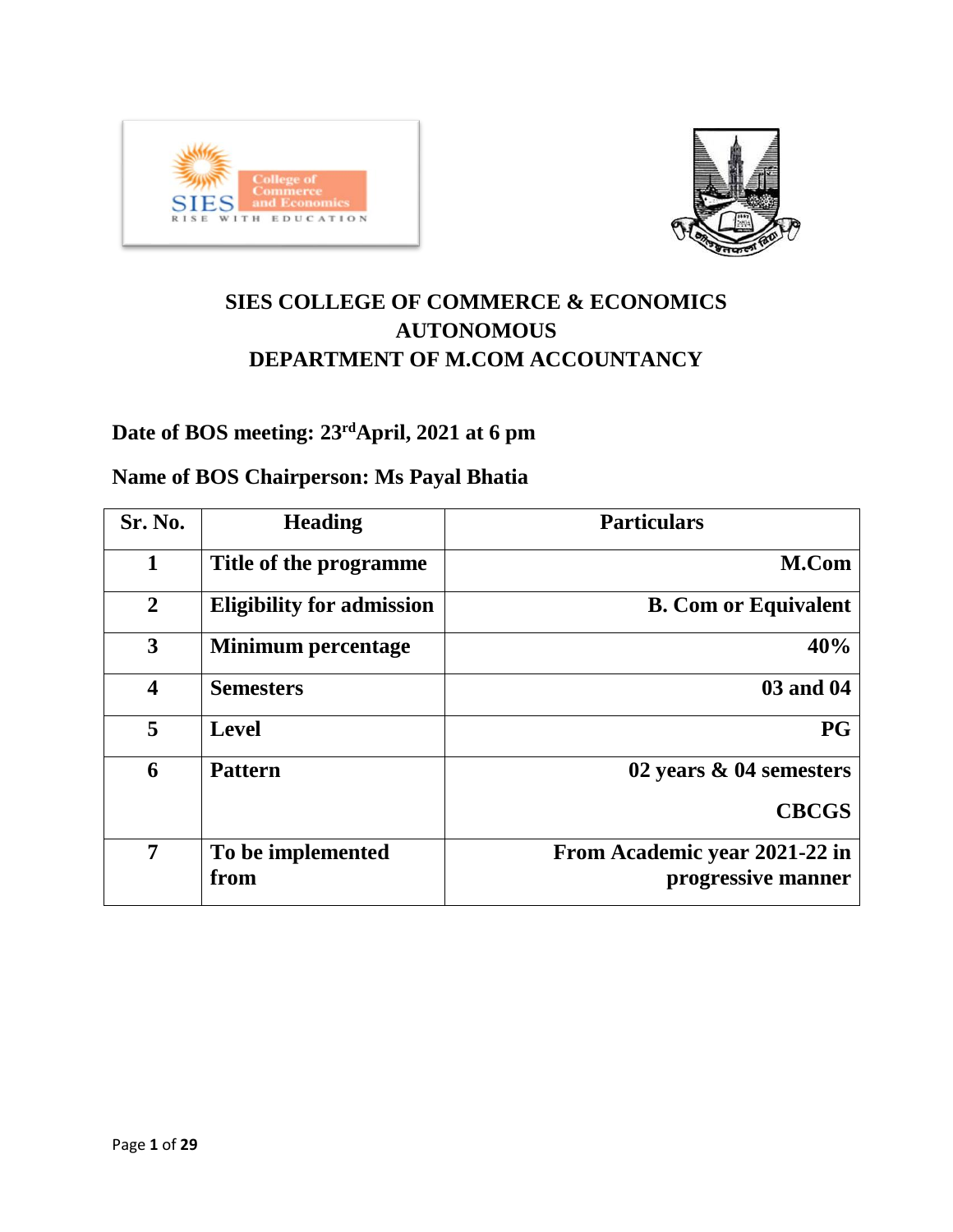# **SIES COLLEGE OF COMMERCE & ECONOMICS (AUTONOMOUS)**

**(Affiliated to University of Mumbai) RE-ACCREDITED GRADE "A" BY NAAC**

# **BOARD OF STUDIES DEPARTMENT OF MCOM ACCOUNTANCY**

### **(WITH EFFECT FROM THE ACADEMIC YEAR 2020-21)**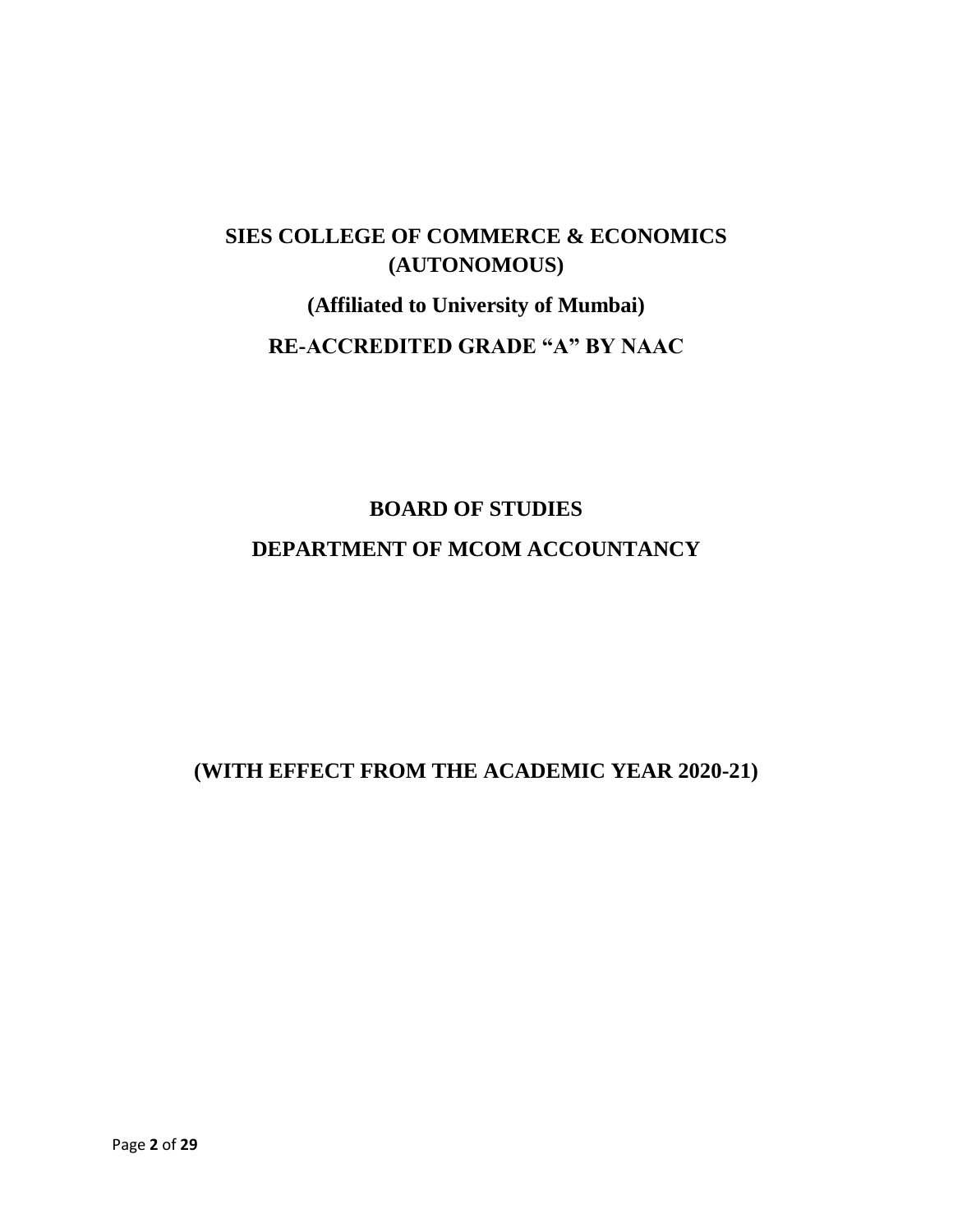#### **OBJECTIVES :**

- ➢ **To Provide the students with strong foundation, skills and expertise in the field of Finance and Accountancy**
- ➢ **To enable the learners in understanding, developing, preparing and presenting the financial report in the business scenario.**
- ➢ **To understand concepts relating to financing decisions.**
- ➢ **To develop ability to analyze and interpret various tools of financial analysis and planning.**
- ➢ **To provide a sound platform for the students to exploit self-employment avenues.**
- ➢ **To enhance the career prospects of students and help them to become more competitive**
- ➢ **To develop research aptitude and analytical skills of students.**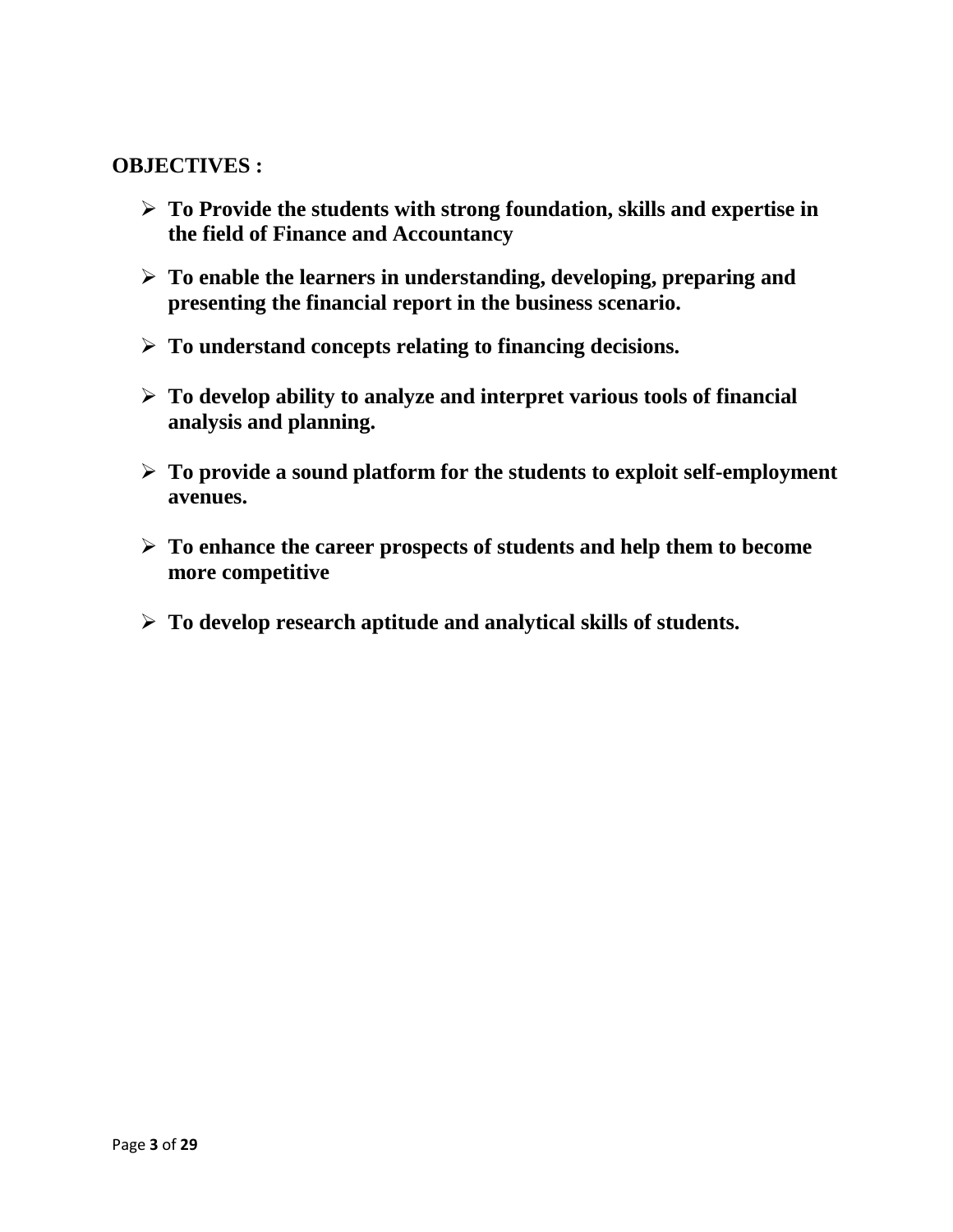# **SCHEME OF MODULES**

| <b>SEMESTER III</b>        |                    |                |                                      |  |
|----------------------------|--------------------|----------------|--------------------------------------|--|
| <b>Serial No</b>           | <b>Course code</b> | <b>Credits</b> | <b>Course Name</b>                   |  |
|                            |                    |                | <b>ELECTIVE COURSES (EC)</b>         |  |
| 1.1                        | MACCS301           | 06             | <b>Advanced Financial Accounting</b> |  |
| 1.2                        | MACCS302           | 06             | Direct Tax                           |  |
| 1.3                        | MACCS303           | 06             | <b>Advanced Cost Accounting</b>      |  |
|                            |                    |                | <b>PROJECT WORK (PW)</b>             |  |
| 1.4                        | MACCS104           | 06             | Project Work $-I$                    |  |
| <b>TOTAL CREDITS</b><br>24 |                    |                |                                      |  |

| <b>SEMESTER IV</b>         |                    |                |                                                              |  |
|----------------------------|--------------------|----------------|--------------------------------------------------------------|--|
| <b>Serial No</b>           | <b>Course code</b> | <b>Credits</b> | <b>Course Name</b>                                           |  |
|                            |                    |                | <b>ELECTIVE COURSES (EC)</b>                                 |  |
| 1.1                        | MACCS401           | 06             | <b>Corporate Financial Accounting</b>                        |  |
| 1.2                        | MACCS402           | 06             | Indirect Tax-Introduction of Goods and<br><b>Service Tax</b> |  |
| 1.3                        | MACCS403           | 06             | <b>Financial Management</b>                                  |  |
|                            |                    |                | <b>PROJECT WORK (PW)</b>                                     |  |
| 1.4                        | MACCS404           | 06             | Project Work – II                                            |  |
| <b>TOTAL CREDITS</b><br>24 |                    |                |                                                              |  |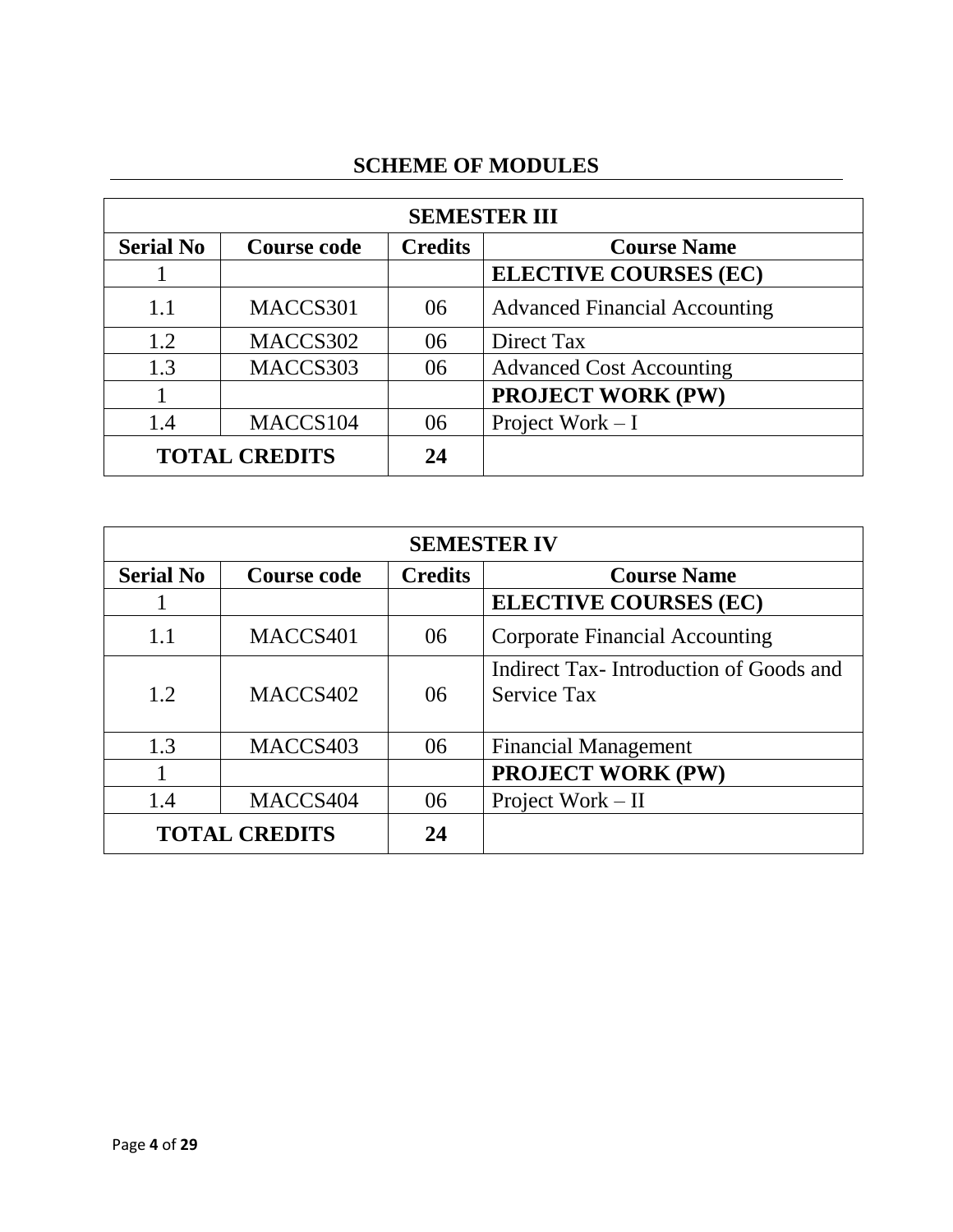### **SEMESTER III**

|        |                 |    | <b>Serial No</b>   Course code   Credits   Course Name |
|--------|-----------------|----|--------------------------------------------------------|
|        |                 |    | <b>ELECTIVE COURSES (EC)</b>                           |
| $-1.1$ | <b>MACCS301</b> | 06 | Advanced Financial Accounting                          |

#### **COURSE OBJECTIVES and OUTCOMES:**

| <b>Course Objectives</b>                                                                                                                                                    | <b>Course Outcomes</b>                                                                                                                                                                                                                                                                                                                                                              |
|-----------------------------------------------------------------------------------------------------------------------------------------------------------------------------|-------------------------------------------------------------------------------------------------------------------------------------------------------------------------------------------------------------------------------------------------------------------------------------------------------------------------------------------------------------------------------------|
| To make the learners understand the concept of                                                                                                                              | Students will be able to determine the basis of                                                                                                                                                                                                                                                                                                                                     |
| currency conversion as per AS 11 and the                                                                                                                                    | conversion applicability and will get a clarity                                                                                                                                                                                                                                                                                                                                     |
| concept of foreign branches.                                                                                                                                                | in integral and non-integral foreign operation.                                                                                                                                                                                                                                                                                                                                     |
| To develop the skill among the learners about<br>final accounts of banking companies,<br>provisioning of non-performing assets, form<br>and requirements of final accounts. | Students will be able to identify different<br>types of deposits, advances and other facilities<br>extended to customers. They will also be are<br>able to prepare the schedules of profit and<br>loss a/c and balance sheet. Students will be<br>able to understand provision maintained in<br>case of NPA's. Students will be able to<br>understand the finalisation of accounts. |
| To provide information to learners about                                                                                                                                    | Students will be able to understand the                                                                                                                                                                                                                                                                                                                                             |
| accounting and statutory requirements of                                                                                                                                    | concept of premium, claims and commission,                                                                                                                                                                                                                                                                                                                                          |
| General insurance companies                                                                                                                                                 | Final Accounts as per IRDA Regulations                                                                                                                                                                                                                                                                                                                                              |
| To provide information to learners about                                                                                                                                    | Students will be able to understand the                                                                                                                                                                                                                                                                                                                                             |
| accounting and statutory requirements of Life                                                                                                                               | different terms used in Life Insurance, types                                                                                                                                                                                                                                                                                                                                       |
| insurance companies                                                                                                                                                         | of policies and preparation of final accounts                                                                                                                                                                                                                                                                                                                                       |
| To provide information to learners about<br>accounting of Co-Operative Society                                                                                              | Students will understand the accounting<br>system, its legislation, types and finalization<br>of accounts of cooperative society.                                                                                                                                                                                                                                                   |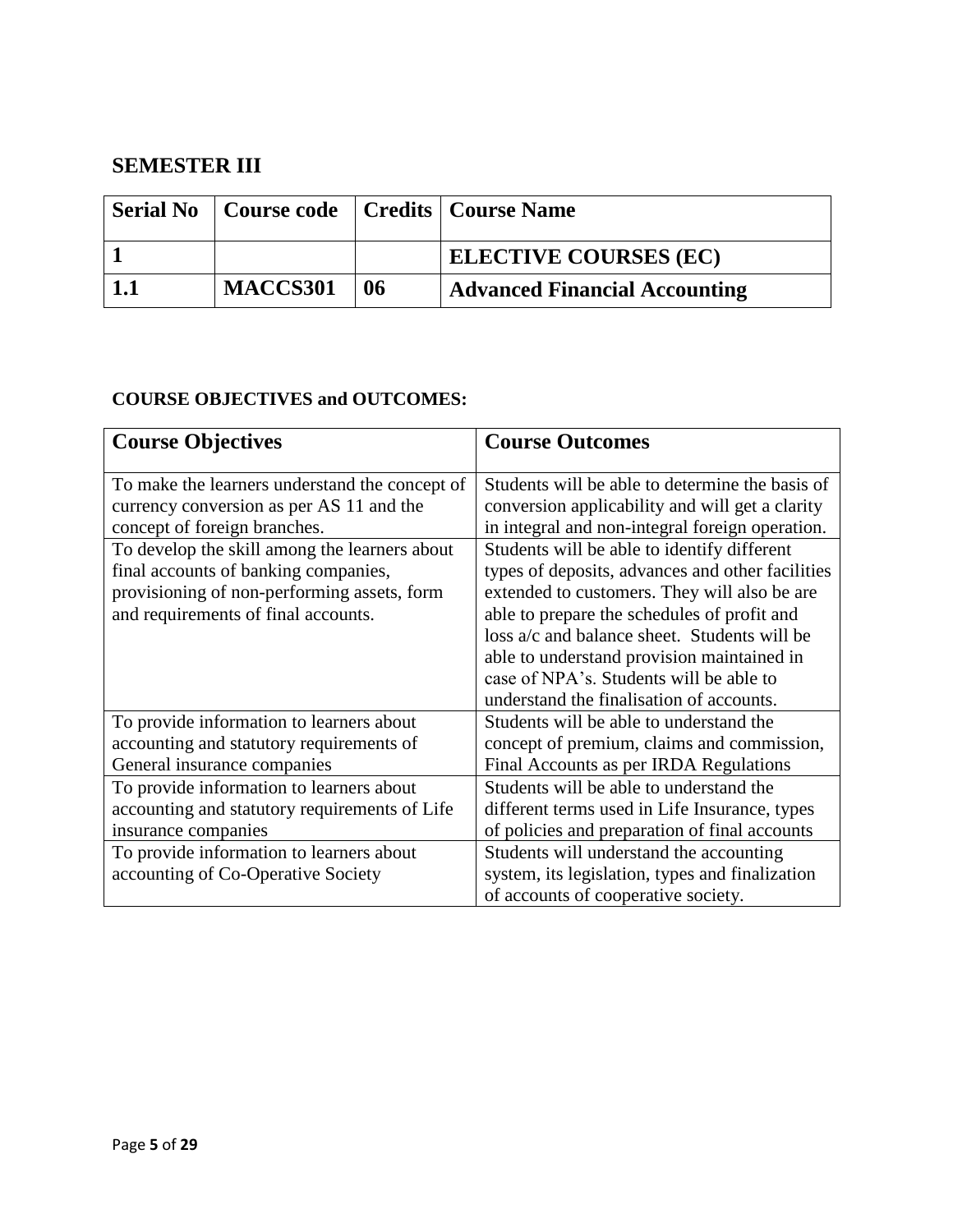# **REVISED SYLLABUS MODULES**

| <b>SN</b> | <b>MODULES</b>                                            | <b>NO OF</b>    |
|-----------|-----------------------------------------------------------|-----------------|
|           |                                                           | <b>LECTURES</b> |
|           | <b>Foreign Currency Conversion (As Per AS 11)</b>         | 15              |
|           | <b>Foreign Branches</b>                                   |                 |
|           | Final Accounts and Statutory Requirements of 15           |                 |
|           | <b>Banking Companies</b>                                  |                 |
| 3         | <b>Accounting and Statutory Requirements of Insurance</b> | 15              |
|           | <b>Companies</b>                                          |                 |
|           | <b>Accounting and Statutory Requirement of Co-</b>        | 15              |
|           | operative Societies and Charitable Trusts                 |                 |
|           | TOTAL                                                     | 60              |

| Sr.No. | <b>Modules</b>                                                                    | <b>Number</b>   |  |  |  |
|--------|-----------------------------------------------------------------------------------|-----------------|--|--|--|
|        |                                                                                   | <b>of</b>       |  |  |  |
|        |                                                                                   | <b>lectures</b> |  |  |  |
| 1      | Module 1                                                                          | 15              |  |  |  |
|        | Foreign Currency Conversion (As Per Accounting Standards)<br>11)                  |                 |  |  |  |
|        | Requirements as Accounting Standards                                              |                 |  |  |  |
|        | Foreign Branches                                                                  |                 |  |  |  |
| 2      | Module 2 Final Accounts and Statutory Requirements of                             | 15              |  |  |  |
|        | <b>Banking Companies</b>                                                          |                 |  |  |  |
|        | <b>Final Accounts of Banking Companies</b>                                        |                 |  |  |  |
|        | Provisioning of Non-Performing Assets                                             |                 |  |  |  |
|        | Form and Requirements of Final Accounts                                           |                 |  |  |  |
|        |                                                                                   |                 |  |  |  |
| 3      | Module 3 – Accounting and Statutory Requirements of<br><b>Insurance Companies</b> | 15              |  |  |  |
|        | Accounting Provision for Insurance Act and Insurance                              |                 |  |  |  |
|        | Regulation and Development Authorities for -                                      |                 |  |  |  |
|        | <b>Life Insurance Business</b><br>$\mathbf{1}$<br>$\mathcal{D}_{\mathcal{L}}$     |                 |  |  |  |
|        | <b>General Insurance Business</b><br>Forms and Requirements of Final Accounts for |                 |  |  |  |
|        | <b>Life Insurance Business</b>                                                    |                 |  |  |  |
|        | 2<br><b>General Insurance Business</b>                                            |                 |  |  |  |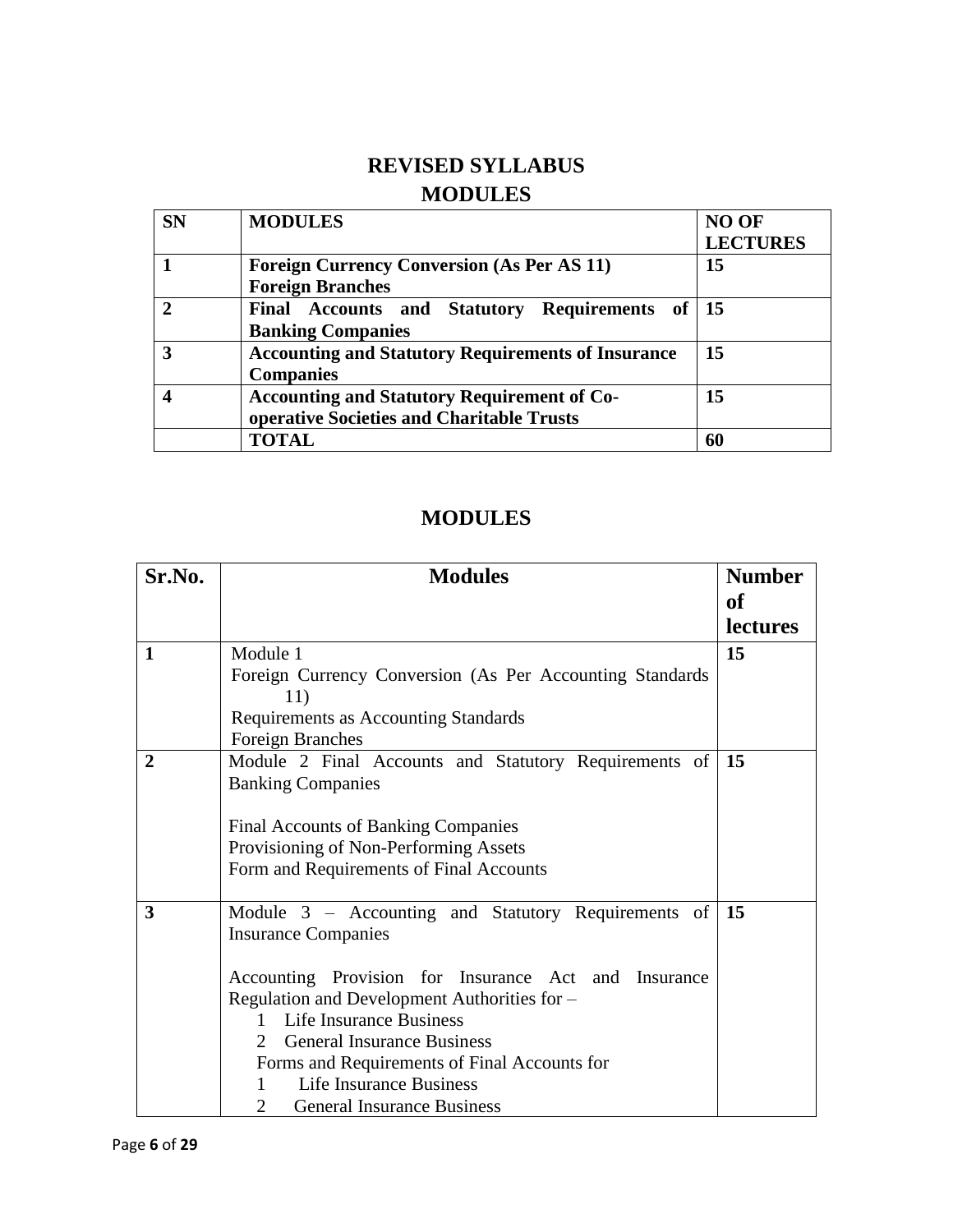| Module 4 Accounting and Statutory Requirements of Co- 15 |    |
|----------------------------------------------------------|----|
| <b>Operative Societies and Charitable Trusts</b>         |    |
| Accounting Provision of Maharashtra State Co-operative   |    |
| Societies Act and                                        |    |
| Forms and Requirements of Final Accounts                 |    |
| <b>Final Accounts of Charitable Trusts</b>               |    |
|                                                          |    |
| <b>Total Lectures</b>                                    | 60 |

#### **Note on changes in syllabus**

| <b>Particulars</b>                                                                  | <b>Remarks</b>                                                      |
|-------------------------------------------------------------------------------------|---------------------------------------------------------------------|
| Statutory Requirements of<br>Co-Operative Societies and<br><b>Charitable Trusts</b> | Module 4 Accounting and   Added Final Accounts of Charitable Trusts |

#### **References**

- ➢ Advanced Accounts by Shukla &Grewal, S. Chand and Company (P) Ltd., New Delhi
- ➢ Advanced Accountancy by R. L Gupta and M Radhaswamy, S. Chand and Company (P)
- ➢ Ltd., New Delhi
- ➢ Financial Accounting for Management by Dr. Dinesh Harsalekar, Multi-Tech. Publishing Co. Ltd., Mumbai.
- ➢ Financial Accounting by P. C. Tulsian, Pearson Publications, New Delhi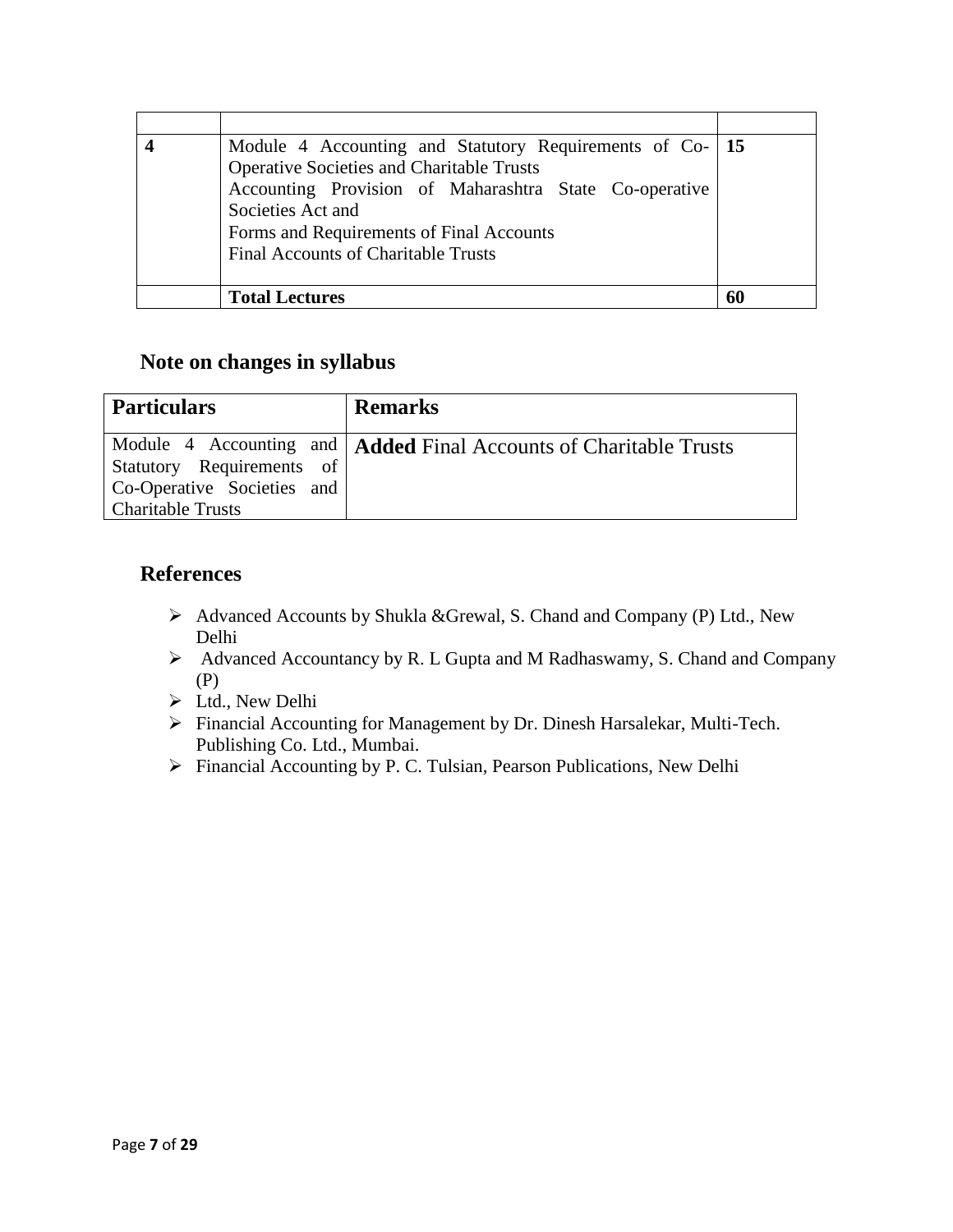# **SEMESTER III**

|     |                 |    | <b>Serial No</b>   Course code   Credits   Course Name |
|-----|-----------------|----|--------------------------------------------------------|
|     |                 |    | <b>ELECTIVE COURSES (EC)</b>                           |
| 1.2 | <b>MACCS302</b> | 06 | <b>Direct Tax</b>                                      |

#### **COURSE OBJECTIVES and OUTCOMES:**

| <b>Course Objectives</b>                                                                                                                                                                                                                                                                                          | <b>Course Outcomes</b>                                                                                                                                                                                                                 |
|-------------------------------------------------------------------------------------------------------------------------------------------------------------------------------------------------------------------------------------------------------------------------------------------------------------------|----------------------------------------------------------------------------------------------------------------------------------------------------------------------------------------------------------------------------------------|
| To make the students understand the basic<br>concepts, definitions and terms related to<br>direct taxation.                                                                                                                                                                                                       | Students will be able to identify the technical<br>terms related to direct taxation.                                                                                                                                                   |
| To make the students understand the concept<br>of residential status thus making them<br>understand the scope of total income for an<br>assessee with different kinds of residential<br>status.                                                                                                                   | Students should be able to determine the<br>residential status of an assessee and thus<br>should be able to compute the taxable income<br>of assessee with different residential status.                                               |
| To make students understand the various<br>heads under which income can be earned in<br>India. To make students understand the<br>procedure for computation of income under<br>various heads namely income from salaries,<br>house property, business/profession, capital<br>gains and income from other sources. | Students will be able to compute income from<br>salaries, house property, business/profession,<br>capital gains and income from other sources.                                                                                         |
| To help the students to understand the various<br>deductions under Chap VI-A of the Income<br>tax act, 1961.                                                                                                                                                                                                      | Students will be able to understand the<br>various benefits/ deductions under Chap VI-A<br>of the Income tax act, 1961 which are to be<br>reduced from the gross total income of the<br>assessee.                                      |
| To make the students determine the net total<br>taxable income of an assessee after reducing<br>the deductions from the gross total income<br>earned from all or either of the five heads of<br>income and to compute tax based on slab<br>rates.                                                                 | Students will be able to compute the net total<br>income and the total tax liability of an<br>individual assessee considering the income<br>from all heads of income and the deduction<br>under Chap VI-A of the Income tax act, 1961. |
| To help the students understand the<br>computation of income and tax for a<br>partnership firm.                                                                                                                                                                                                                   | Students will be able to compute the taxable<br>income and tax for a partnership firm.                                                                                                                                                 |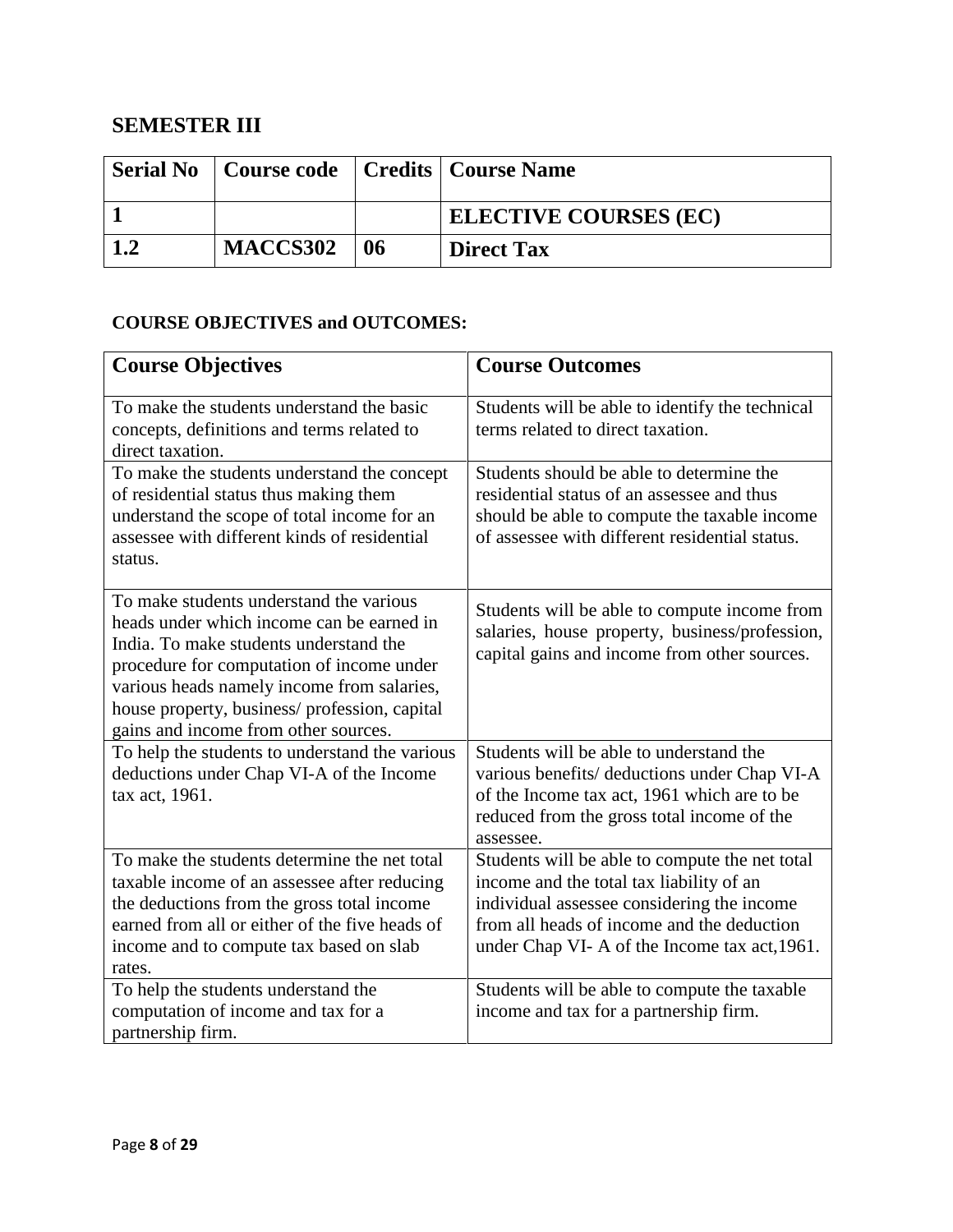# **REVISED SYLLABUS MODULES**

| <b>SN</b> | <b>MODULES</b>                                      | <b>NO OF</b><br><b>LECTURES</b> |
|-----------|-----------------------------------------------------|---------------------------------|
|           | Definitions and Basis of Charge                     | 10                              |
| ာ         | Heads of Income                                     | 30                              |
| 3         | Deductions u/s 80 and Exclusions from the Total     | 06                              |
|           | Income                                              |                                 |
|           | Computation of Income and Tax of Individual, Firm   | 14                              |
|           | and Company (Excluding MAT) and Provisions for      |                                 |
|           | Filing Return of Income - Sec 139(1) and Sec 139(5) |                                 |
|           | <b>TOTAL</b>                                        | 60                              |

# **MODULES / UNITS**

| Sr. No.                 | <b>Modules</b>                                                           | <b>No. of lectures</b> |
|-------------------------|--------------------------------------------------------------------------|------------------------|
| 1                       | <b>Definitions and Basis of Charge</b>                                   | 10                     |
|                         |                                                                          |                        |
|                         | Definitions: Person, Assessee, Income                                    |                        |
|                         | Basis of Charge: Previous Year, Assessment Year,<br>$\bullet$            |                        |
|                         | Residential Status, Scope of Total Income, Deemed Income                 |                        |
|                         | Exemptions related to specific heads of income,                          |                        |
|                         | agricultural income, share of profit from firm, income of<br>minor child |                        |
|                         |                                                                          |                        |
| $\overline{2}$          | <b>Heads of Income</b>                                                   | 30                     |
|                         | Income from salary                                                       |                        |
|                         | Income from house property<br>٠                                          |                        |
|                         | Profits and Gains from business and profession<br>٠                      |                        |
|                         | Income from capital gains                                                |                        |
|                         | Income from other sources                                                |                        |
| 3                       | Deductions u/s, 80 and exclusions from the total income                  | 06                     |
|                         |                                                                          |                        |
|                         | Deductions: 80C, 80CCC, 80CCF, 80D, 80DD, 80DDB,                         |                        |
|                         | 80E, 80TTA, 80 TTB, 80U                                                  |                        |
| $\overline{\mathbf{4}}$ | Computation of total income and tax of individual, firm and              | 14                     |
|                         | company (excluding MAT) and provisions for filing return of<br>income.   |                        |
|                         |                                                                          |                        |
|                         | Computation of income and tax of individual and                          |                        |
|                         | partnership firm                                                         |                        |
|                         | Return filing due dates, forms, procedure                                |                        |
|                         | <b>Total Number of Lectures</b>                                          | 60                     |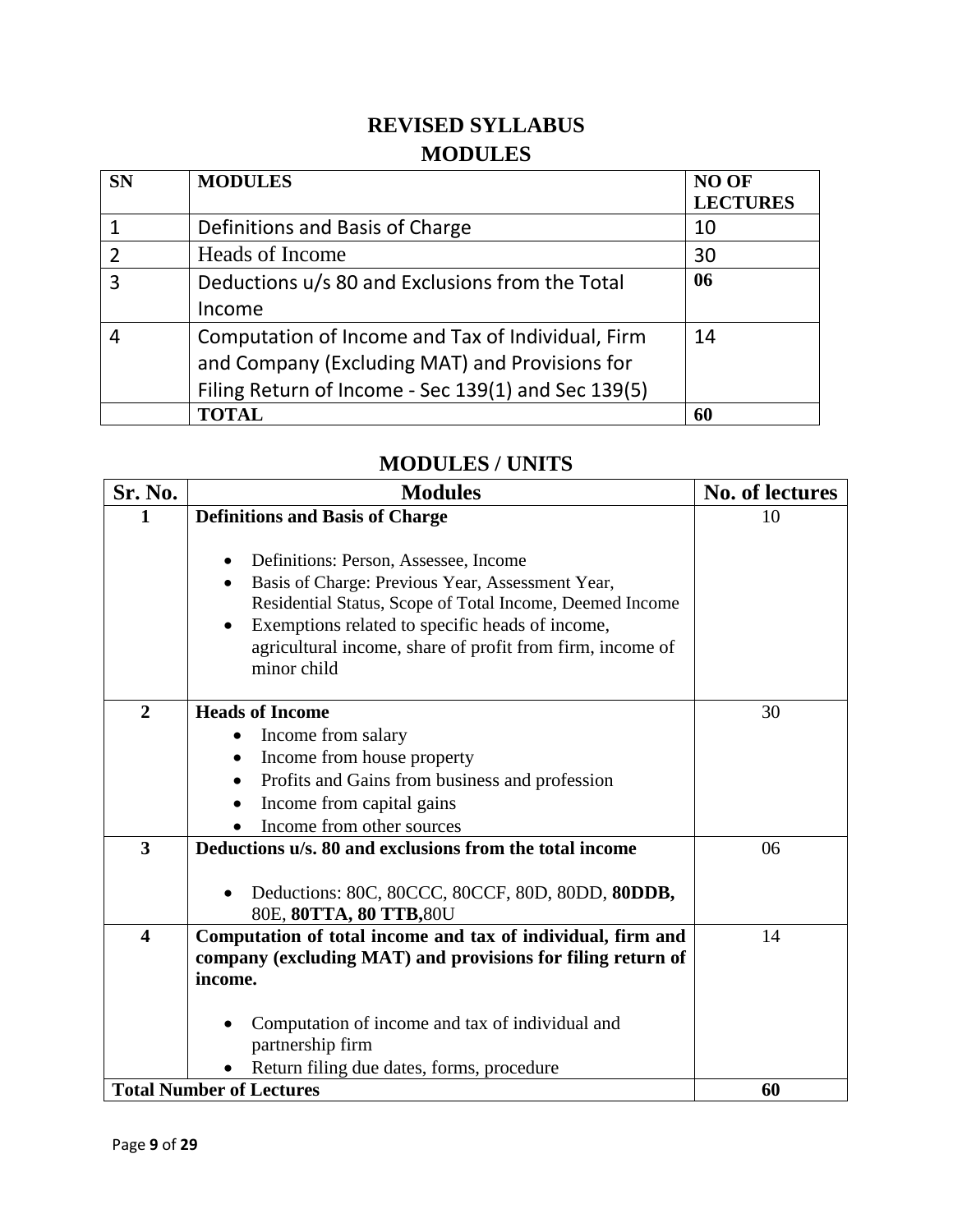#### **Reference Books:**

- ICAI inter study material
- Direct tax laws and international taxation by T.N.Manoharan published by Snowwhite publications
- A handbook on direct tax laws by Prof. Nihit Jhaveri
- Students guide to income tax by Dr. Vinod Singhania published by Taxmann
- Practical approach to direct and indirect taxes by Dr. Girish Ahuja published by Commercial Law publishers (India) Pvt. Ltd.

#### **Note on changes in syllabus**

| <b>Particulars</b>                               | <b>Remarks</b>                                                                                                                                                       |
|--------------------------------------------------|----------------------------------------------------------------------------------------------------------------------------------------------------------------------|
| Unit 3 Deductions u/s<br>80                      | Added 80 DDB, 80TTA, 80TTB                                                                                                                                           |
| Unit 1 Definitions and<br><b>Basis of Charge</b> | Exemptions related to specific heads of income,<br>agricultural income, share of profit from firm,<br>income of minor child <i>shifted from Unit 3 to</i><br>Unit 1. |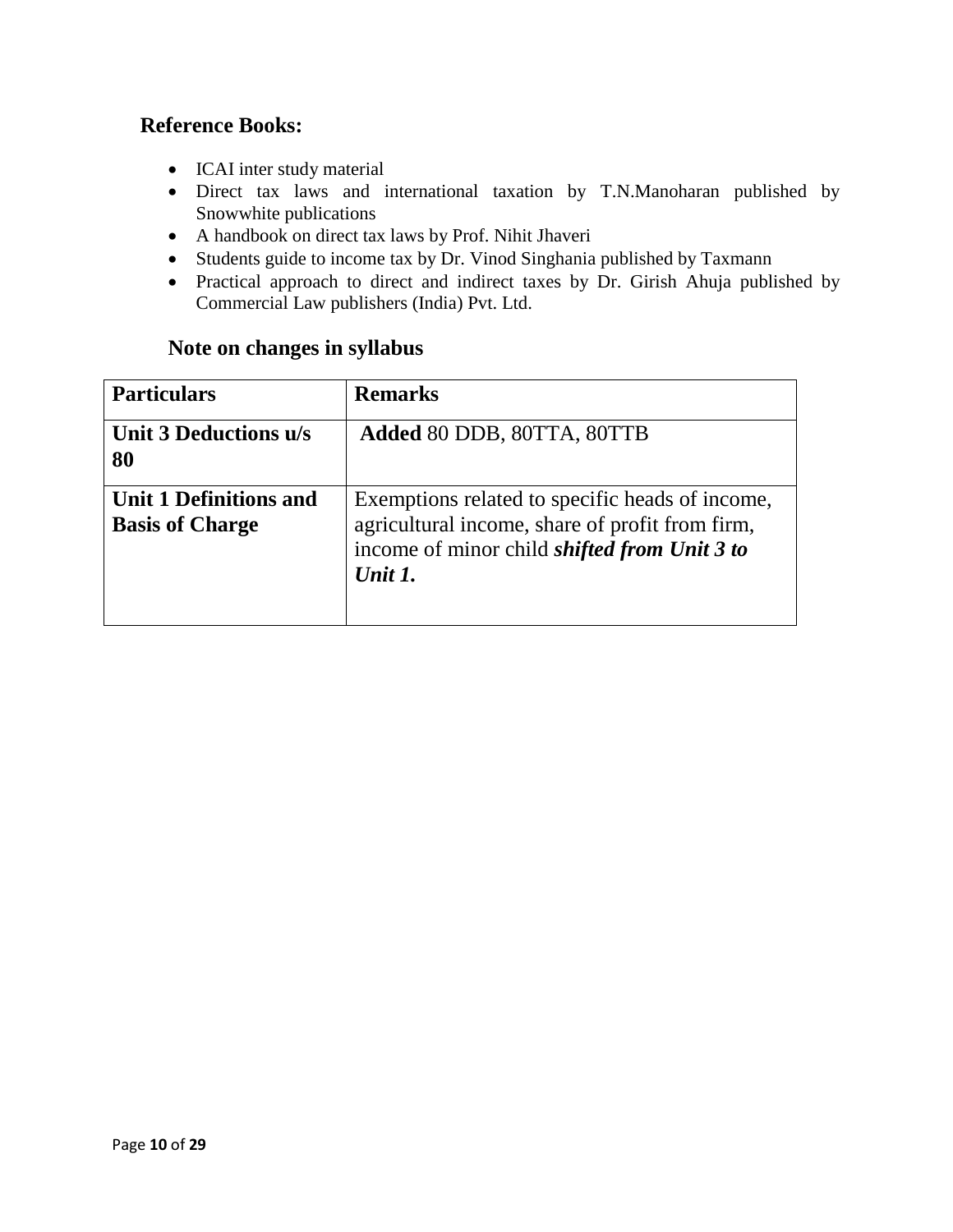# **SEMESTER III**

|     |          |    | <b>Serial No</b>   Course code   Credits   Course Name |
|-----|----------|----|--------------------------------------------------------|
|     |          |    | <b>ELECTIVE COURSES (EC)</b>                           |
| 1.3 | MACCS303 | 06 | <b>Advanced Cost Accounting</b>                        |

#### **COURSE OBJECTIVES and OUTCOMES:**

| <b>Course Objectives</b>                                                                          | <b>Course Outcomes</b>                                                                                                                                                              |
|---------------------------------------------------------------------------------------------------|-------------------------------------------------------------------------------------------------------------------------------------------------------------------------------------|
| To get acquaintance with process costing<br>concepts                                              | Students are expected to get acquaintance in<br>terms of inter process profits, treatment of<br>unrealized profits, methods of valuation                                            |
| basis<br>To<br>understand the<br>of<br>overhead<br>allocation, absorption, activity-based costing | Students get expert knowledge on the basis<br>used for overhead allocation, absorption,<br>overhead recovery rates and the principles<br>and methodology of activity-based costing  |
| To enable students to get knowledge about<br>the concept of responsibility accounting.            | Students will be exposed to responsibility<br>accounting concepts, different ways of<br>measuring performance of departments,<br>analysis of performance of departments or<br>units |
| To enable students to get knowledge on how<br>to strategically manage cost                        | Students will get exposure on strategic cost<br>management tools like transfer pricing<br>concepts, target costing concepts, inflation<br>accounting concepts                       |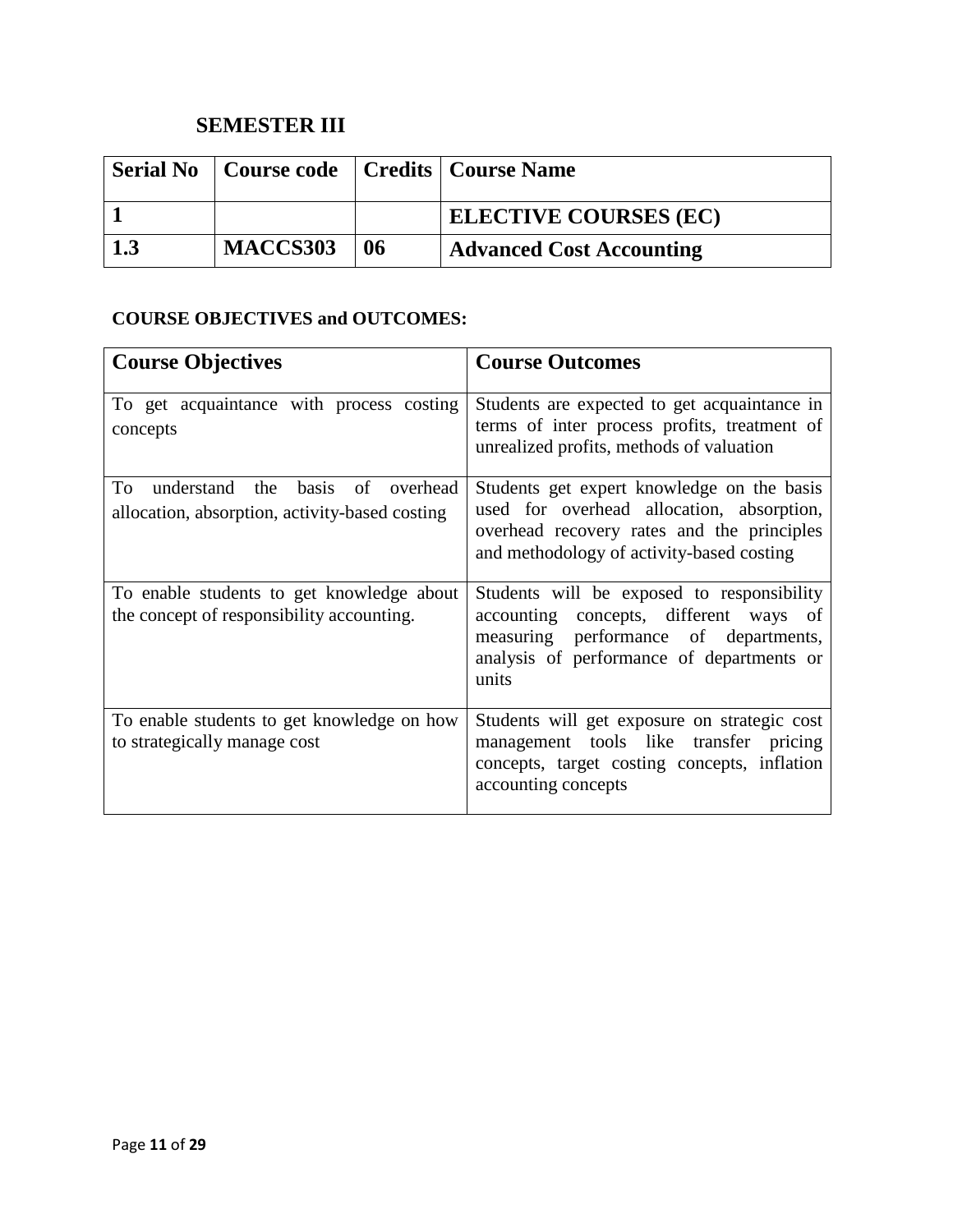#### **REVISED SYLLABUS MODULES**

| <b>SN</b>    | <b>MODULES</b>                                     | NO OF<br><b>LECTURES</b> |
|--------------|----------------------------------------------------|--------------------------|
|              | Process costing                                    | 15                       |
| $\mathbf{2}$ | Cost allocation and activity-based costing systems | 15                       |
| 3            | Responsibility accounting                          | 15                       |
| 4            | Strategic cost management                          | 15                       |
|              | <b>TOTAL</b>                                       | 60                       |

| Sr.No.         | <b>Modules</b>                                                                                                                                                                                                                             | Number of |
|----------------|--------------------------------------------------------------------------------------------------------------------------------------------------------------------------------------------------------------------------------------------|-----------|
|                |                                                                                                                                                                                                                                            | lectures  |
|                |                                                                                                                                                                                                                                            |           |
| 1              | <b>Module 1</b>                                                                                                                                                                                                                            | 15        |
|                | <b>Process costing</b>                                                                                                                                                                                                                     |           |
|                | A) Introduction - Features of process, Concept of Process<br>Loss, Abnormal Loss, Normal Loss, Abnormal Gain.                                                                                                                              |           |
|                | B) Computation of Inter Process Profit – Advantages and<br>Disadvantages                                                                                                                                                                   |           |
|                | C) Computation of Equivalent Production - Weighted<br>Average and FIFO.                                                                                                                                                                    |           |
| $\overline{2}$ | <b>Module 2</b>                                                                                                                                                                                                                            | 15        |
|                | <b>Cost Allocation and Activity Based Costing Systems</b>                                                                                                                                                                                  |           |
|                | A) Cost Allocation - Meaning and its Types, Relationship<br>between resources, activities, Cost and Cost drivers, Methods<br>of allocating central costs – cost allocation using Direct<br>Method, Step Down Method and Reciprocal Method. |           |
|                |                                                                                                                                                                                                                                            |           |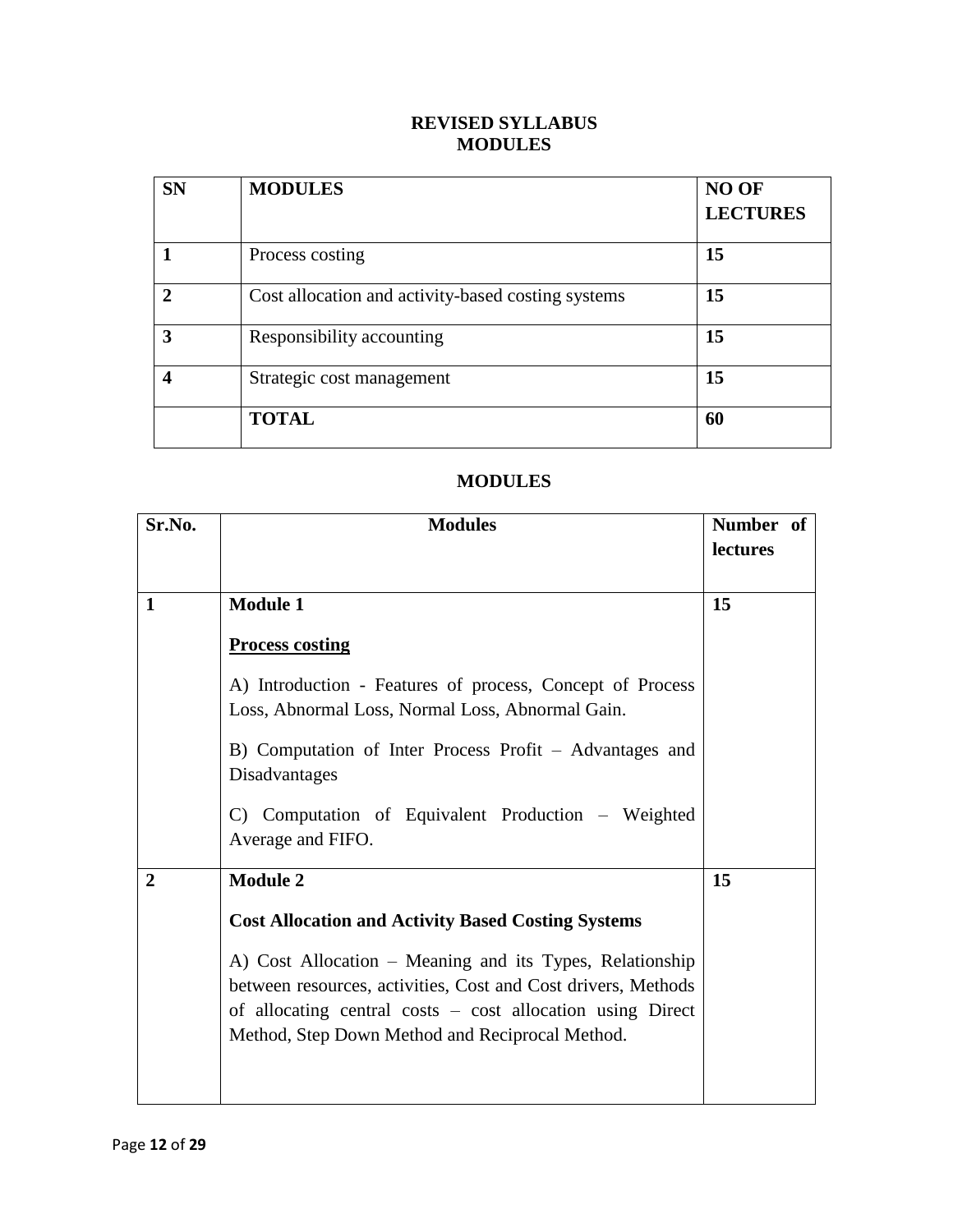|                         | B) Activity Based Costing - Introduction, Advantages,<br>Limitations, Identification of cost drivers, Practical Problems<br>on Traditional V/s Activity Based Costing System. |    |
|-------------------------|-------------------------------------------------------------------------------------------------------------------------------------------------------------------------------|----|
| 3                       | <b>Module 3</b><br><b>Responsibility Accounting</b><br>Responsibility Accounting – Meaning, Features,<br>A)                                                                   | 15 |
|                         | Objective, Assumptions, Problems, Responsibility Centre's –<br>Cost, Profit, Revenue and Investment.                                                                          |    |
|                         | B) Concept of Controllability - Introduction, Measuring<br>Managerial Performance (ROI and<br>Residual<br>Income<br>Approach)                                                 |    |
|                         | C) Preparation of Managerial Reports using Segmented Costs<br>and Controllable costs approach.                                                                                |    |
| $\overline{\mathbf{4}}$ | <b>Module 4</b><br><b>Strategic Cost Management</b><br>A) Transfer Pricing – Introduction, Advantages<br>and                                                                  | 15 |
|                         | Disadvantages, Setting Transfer Pricing - Negotiated transfer<br>pricing, Cost Based transfer pricing.                                                                        |    |
|                         | B) Target Costing - Introduction, Concept, Objectives,<br>Comparison between Target Costing and Cost-Plus Pricing.                                                            |    |
|                         | C) Inflation Accounting - Meaning, Features, Conversion of<br>Income Statement, Balance Sheet, Stocks and Net Assets<br>Block using Current Purchasing Power Method.          |    |
|                         | <b>Total Lectures</b>                                                                                                                                                         | 60 |

# **NOTE NO CHANGES IN SYLLABUS**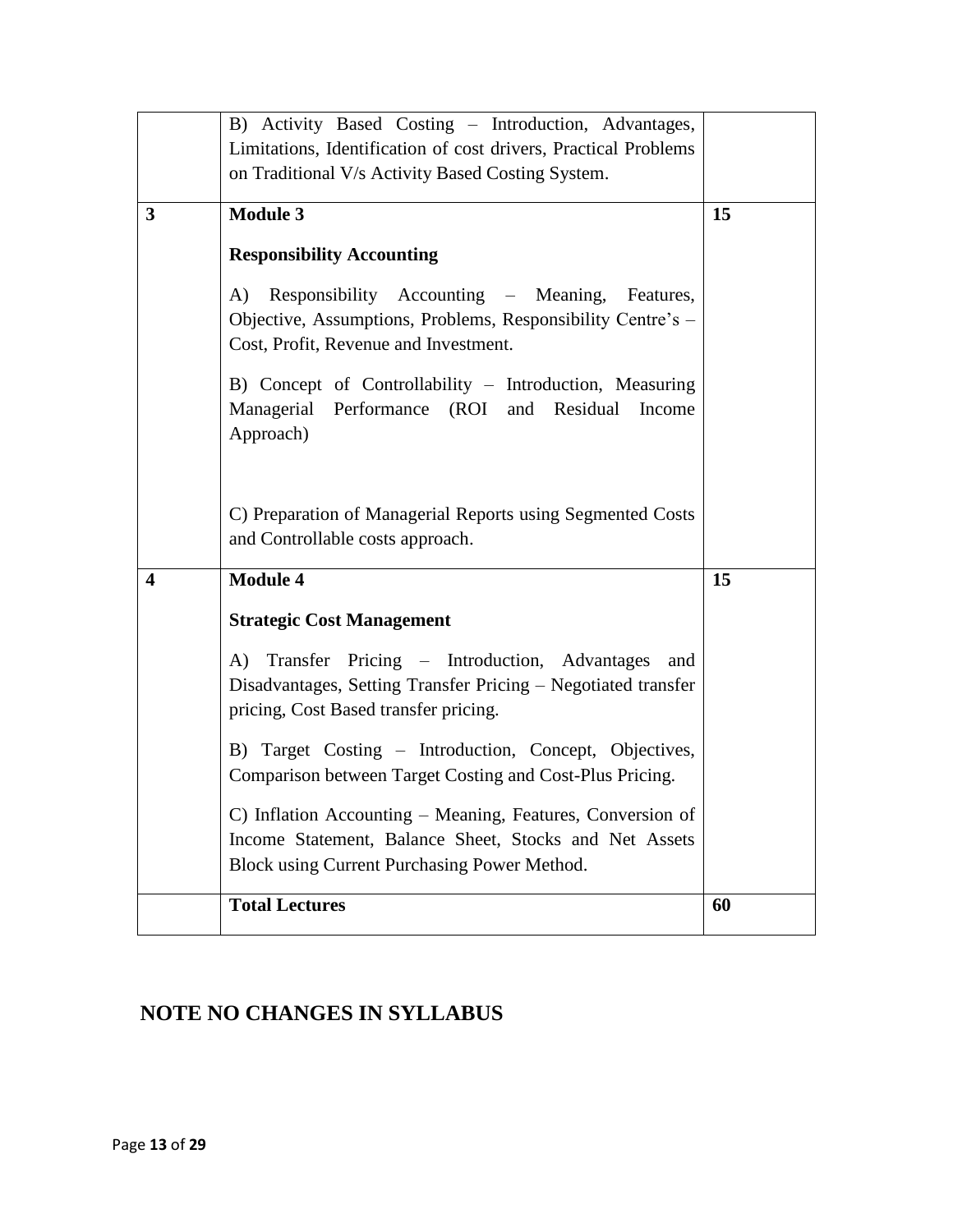#### **References**

01 Cost Accounting-Principles & Practices Jawahar Lal & Seema Shrivastawa, Publisher-

Tata McGraw Hill New Delhi

02 Advanced Cost Accounting And Cost Systems Ravi M Kishor: Publisher Taxmann New Delhi

03 Cost Accounting Theory And Problems S. N. Maheshwari Mittal Shree Mahavir Book Depot. New Delhi

04 Advanced Cost Accounting Jain and Narang Kalyani Publication New Delhi

05. Horngren's Cost Accounting-A Managerial Emphasis Srikant M Datar& Madhav V Rajan, Publisher Pearson Noida UP

06 Cost Accounting-Principles & Practices Dr.M.N. Arora Vikas Publishing House New Delhi

07 Guide To Cost Accounting Records & Cost Audit Under Companies (Cost Records And Audit) Rules 2014 Kunal Banerjee ,Publisher Taxmann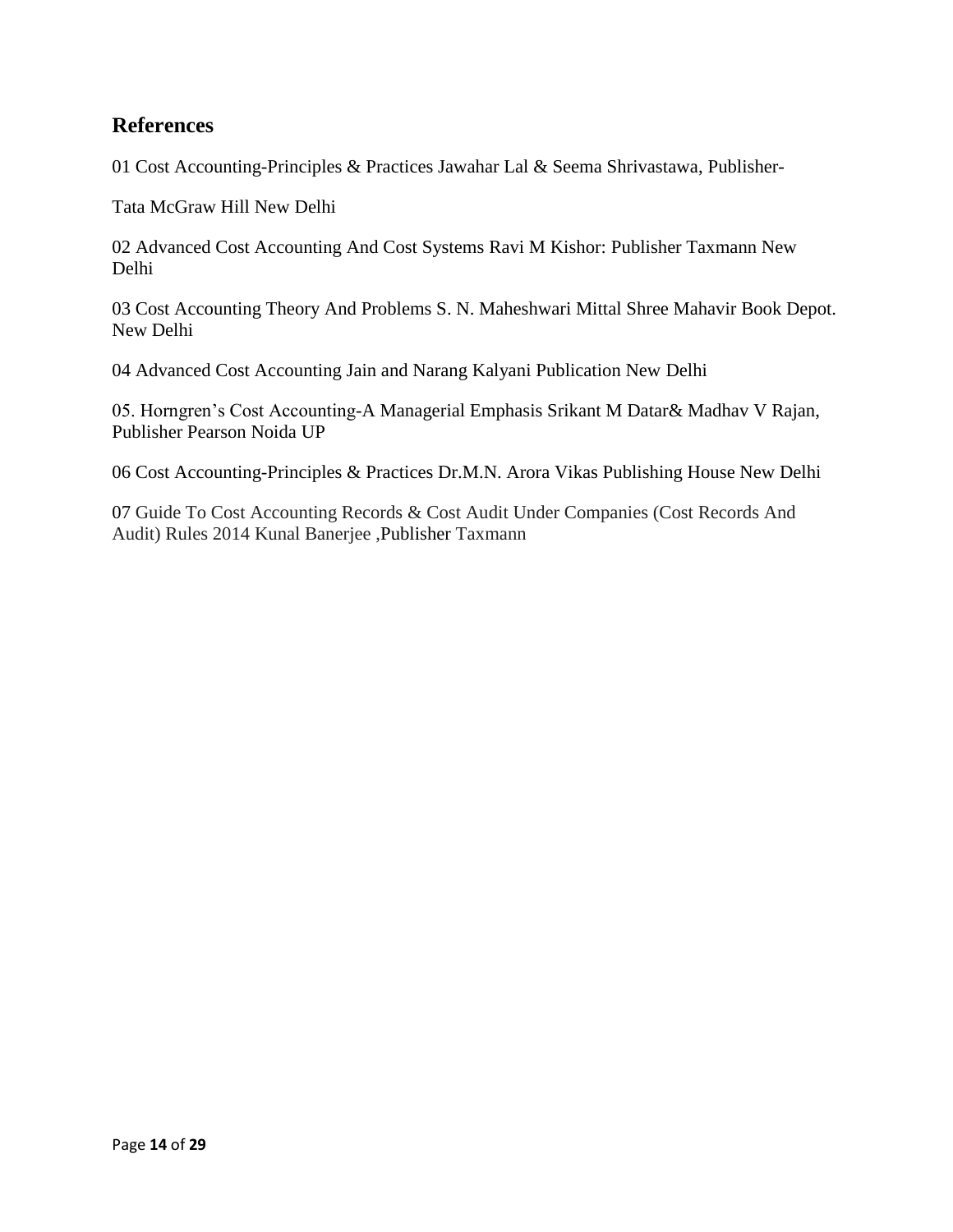# **SEMESTER IV**

|          |    | <b>Serial No</b>   Course code   Credits   Course Name |
|----------|----|--------------------------------------------------------|
|          |    | <b>ELECTIVE COURSES (EC)</b>                           |
| MACCS401 | 06 | <b>Corporate Financial Accounting</b>                  |

#### **COURSE OBJECTIVES and OUTCOMES:**

| <b>Course Objectives</b>                                                                                                                                                                                                                        | <b>Course Outcomes</b>                                                                                                                                                                           |
|-------------------------------------------------------------------------------------------------------------------------------------------------------------------------------------------------------------------------------------------------|--------------------------------------------------------------------------------------------------------------------------------------------------------------------------------------------------|
| To give learners a broad view of corporate<br>financial reporting and its recent trends.                                                                                                                                                        | Students will be able to understand the concept<br>of corporate financial reporting.                                                                                                             |
| To give learners a broad view of the provisions<br>to be followed for the preparation of final<br>accounts of Consolidated companies as per<br>Companies Act 2013.                                                                              | Students will be able to understand how to<br>prepare final accounts of consolidated<br>companies., understanding the concept of<br>minority interest and its applicability in final<br>accounts |
| To explain to the learners the concept of<br>valuation of business after amalgamation and<br>merger. and its implications in various<br>accounting procedures leading to preparation<br>of Final Accounts of a Company as per<br>Companies Act. | Students develop the ability to calculate<br>Goodwill, evaluate shares adopting different<br>methods and preparation for preparation of<br>final accounts of Indian Companies.                   |
| To make students aware about IFRS and Ind<br>AS and its concepts.                                                                                                                                                                               | Students can understand the applicability of<br>IFRS and Ind AS                                                                                                                                  |

# **REVISED SYLLABUS**

| <b>SN</b> | <b>MODULES</b>                                                     | <b>NO OF</b>    |
|-----------|--------------------------------------------------------------------|-----------------|
|           |                                                                    | <b>LECTURES</b> |
|           | <b>Corporate Financial Reporting</b>                               | 15              |
|           | International Financial Reporting Standards (IFRS)<br>and IND - AS | 15              |
|           | <b>Valuation of Business for Amalgamation and Merger</b>           | 15              |
|           | <b>Consolidated Financial Statement</b>                            | 15              |
|           | <b>TOTAL</b>                                                       | 60              |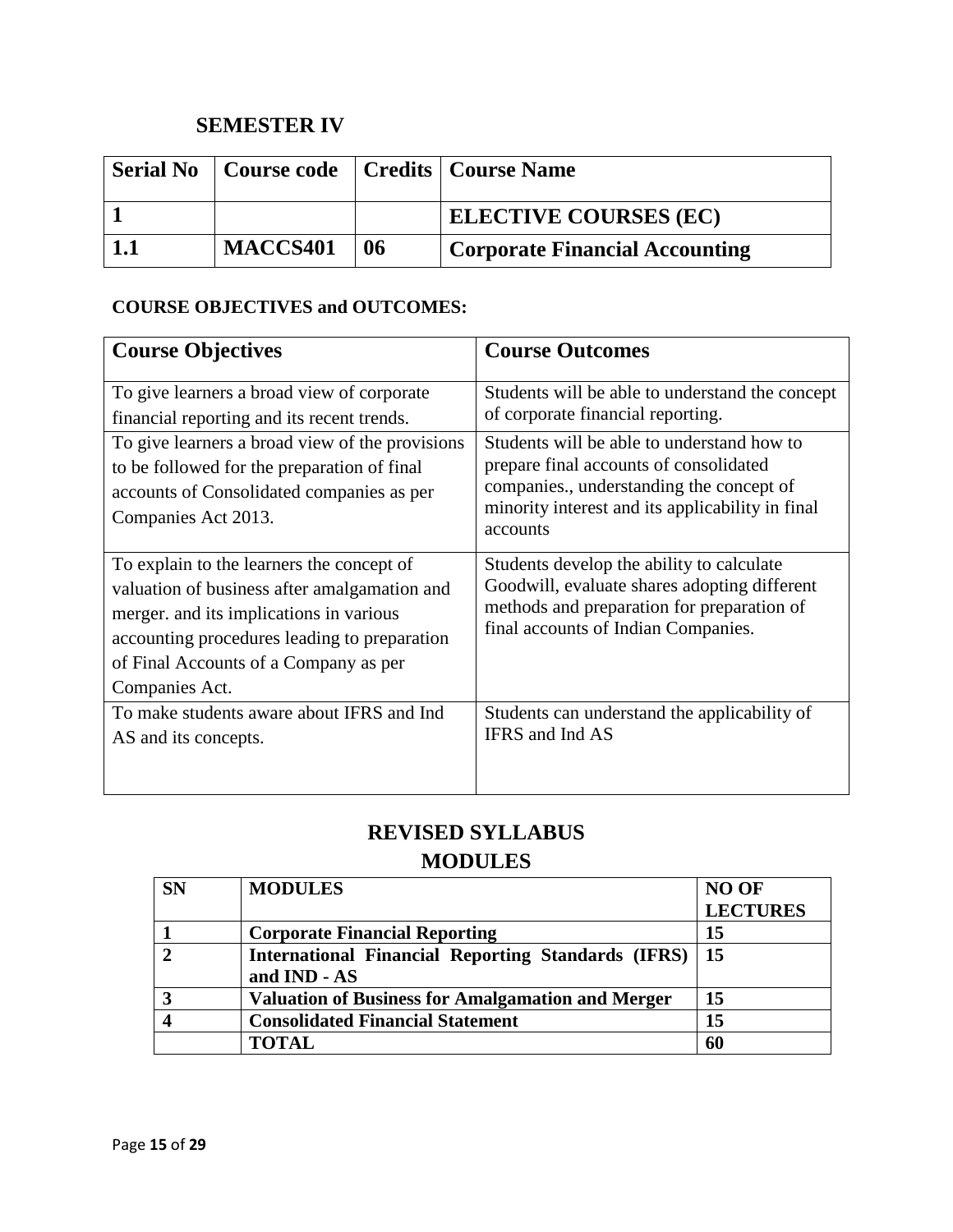| Sr.No.                | <b>Modules</b>                                                  | <b>Number</b><br>of |
|-----------------------|-----------------------------------------------------------------|---------------------|
|                       |                                                                 | lectures            |
| $\mathbf{1}$          | Module 1                                                        | 15                  |
|                       | <b>Introduction of Financial Reporting</b>                      |                     |
|                       | Need for Reporting                                              |                     |
|                       | <b>Contents of Financial Report</b>                             |                     |
|                       | <b>Recent Trends in Financial Reporting</b>                     |                     |
| $\overline{2}$        | Module 2                                                        | 15                  |
|                       | International Financial Reporting Standards (IFRS) & IND AS     |                     |
|                       | Accounting Standards – applicability, interpretation, scope and |                     |
|                       | compliance in India<br><b>IND AS</b>                            |                     |
|                       | Specific IND AS                                                 |                     |
|                       | Ind AS $23 - B$ orrowing Cost                                   |                     |
|                       | Ind AS 38 - Intangible Assets                                   |                     |
|                       | Ind AS 16 – Property, Plant and Equipment                       |                     |
|                       |                                                                 |                     |
| 3                     | Module $3-$                                                     | 15                  |
|                       | Valuation of Business for Amalgamation and Merger               |                     |
|                       | Meaning, Need and Approach                                      |                     |
|                       | <b>Methods of Valuation</b>                                     |                     |
|                       |                                                                 |                     |
|                       |                                                                 |                     |
| $\boldsymbol{\Delta}$ | Module 4                                                        | 15                  |
|                       | Meaning, Stand Alone Financial Statements                       |                     |
|                       | Consolidated Financial Statements - Applicability, Merits and   |                     |
|                       | Demerits                                                        |                     |
|                       | Procedure of Consolidation of Balance Sheet & Profit and Loss   |                     |
|                       | Account (Excluding Cross Holding, Chain Holding and Foreign     |                     |
|                       | Subsidiary)                                                     |                     |
|                       |                                                                 |                     |
|                       | <b>Total Lectures</b>                                           | 60                  |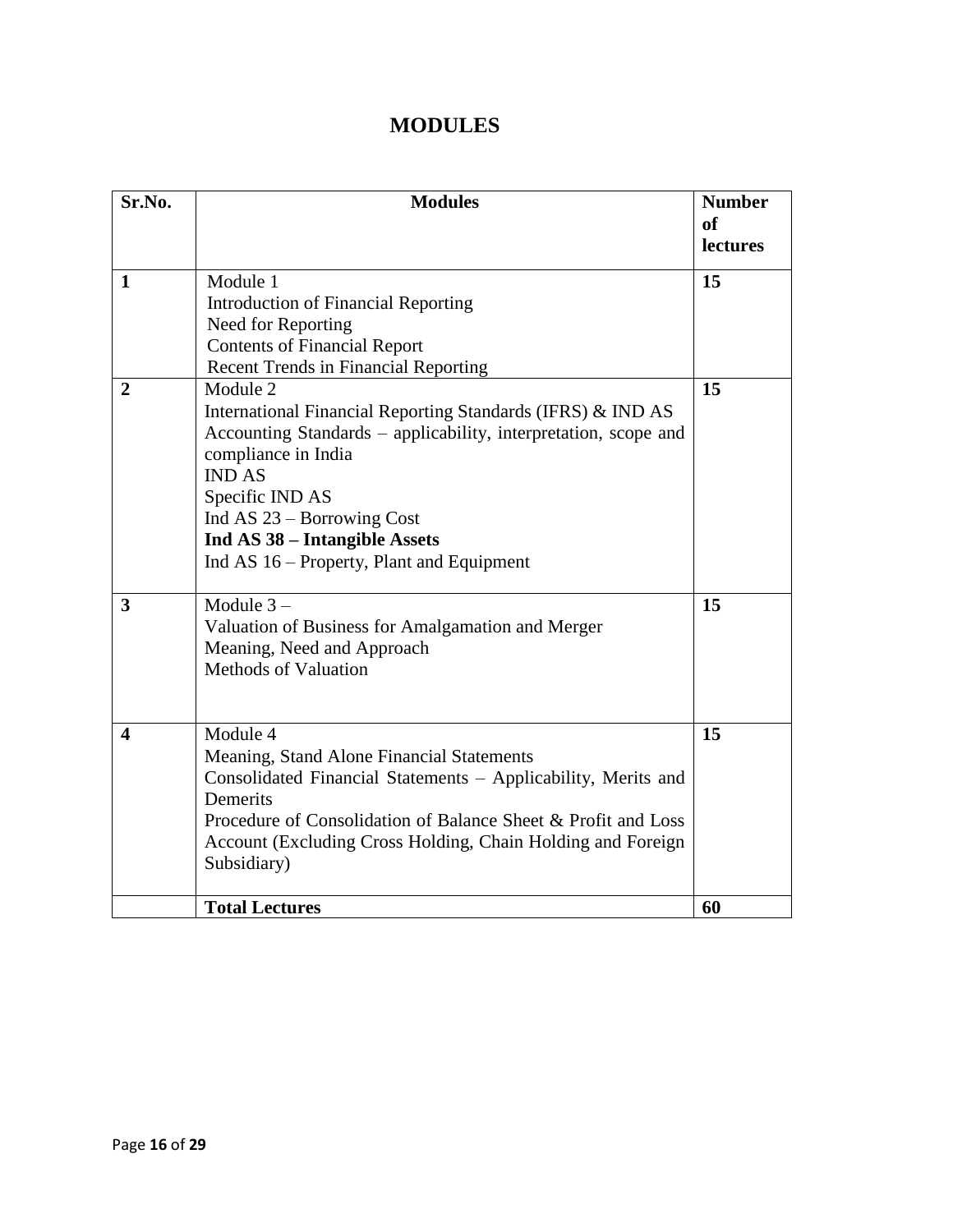#### **Note on changes in syllabus**

| <b>Particulars</b>                        | <b>Remarks</b>                                                                                                                              |
|-------------------------------------------|---------------------------------------------------------------------------------------------------------------------------------------------|
| IND AS 108, IND AS 33,<br>IND AS 12       | This has been deleted from Module 2 of the syllabus<br>Since the topics has a vast coverage of other topics                                 |
| $IND AS 38 - INTANGIBLE$<br><b>ASSETS</b> | This has been introduced in Module 2 as it would give<br>a sound base to the subject by Clarifying the core<br>aspects of Intangible Assets |

#### **Reference Books:**

1. Introduction to Accountancy by T.S. Grewal, S. Chand and Company (P) Ltd., New Delhi. 2. Advanced Accounts by Shukla and Grewal, S. Chand and Company (P) Ltd., New Delhi.

3. Advanced Accountancy by R.L Gupta and M. Radha Swamy, S. Chand and Company (P) Ltd., New Delhi.

4. Modern Accountancy by Mukherjee and Hanif, Tata Mc Graw Hill and Co. Ltd., Mumbai.

5. Financial Accounting by Leslie Chadwick, Prentice Hall of India Adin Barkley (P) Ltd., New Delhi.

6. Financial Accounting for Management by Dr. Dinesh Harsalekar, Multi-Tech. Publishing Co. Ltd., Mumbai.

7. Financial Accounting by P.C. Tulsian, Pearson Publications, New Delhi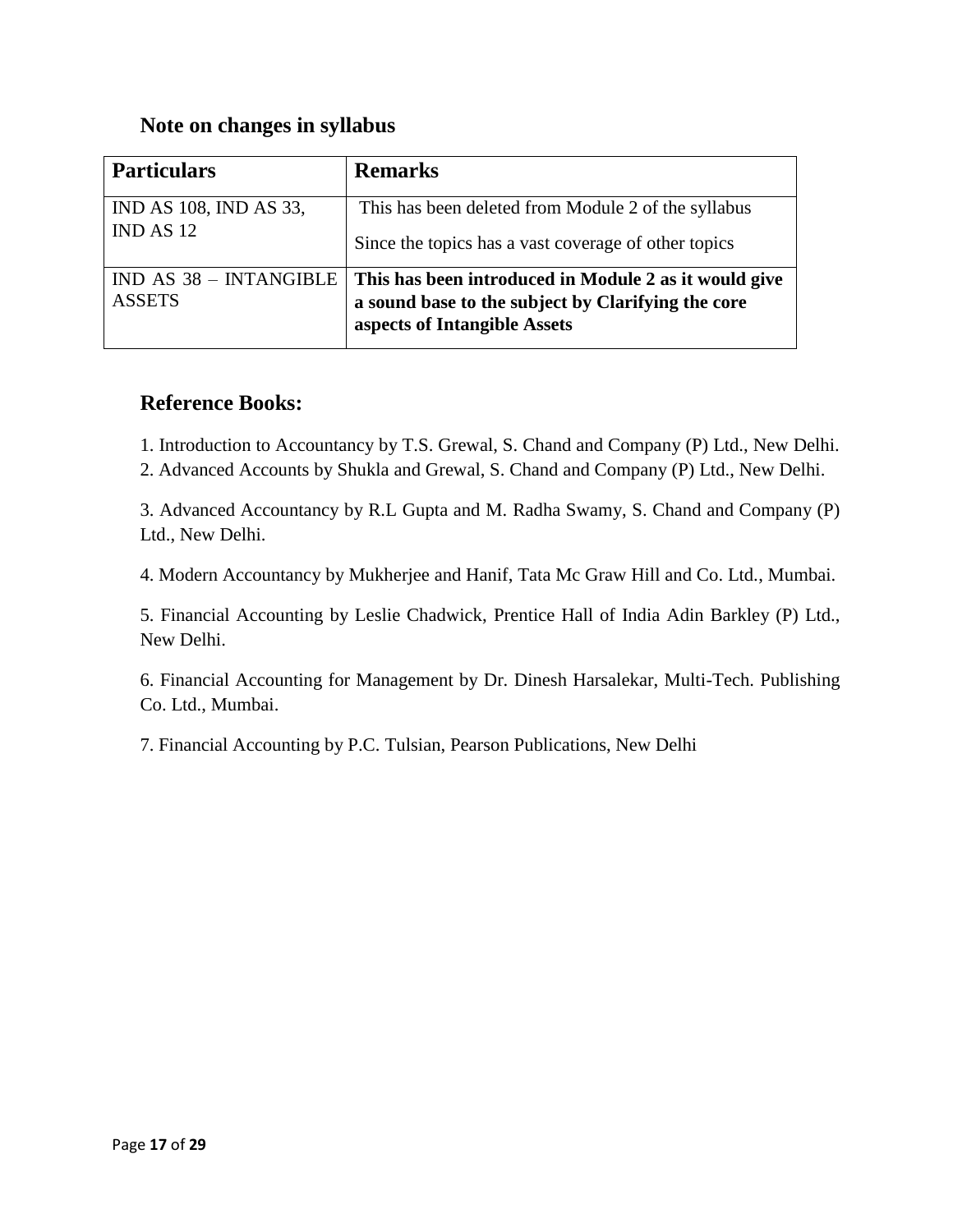#### **SEMESTER IV**

| <b>Serial No</b> |                 |    | Course code   Credits   Course Name                          |
|------------------|-----------------|----|--------------------------------------------------------------|
|                  |                 |    | <b>ELECTIVE COURSES (EC)</b>                                 |
| 1.2              | <b>MACCS402</b> | 06 | Indirect Tax-Introduction of Goods and<br><b>Service Tax</b> |

#### **COURSE OBJECTIVES and OUTCOMES:**

| <b>Course Objectives</b>                                                                                            | <b>Course Outcomes</b>                                                                                                                              |  |
|---------------------------------------------------------------------------------------------------------------------|-----------------------------------------------------------------------------------------------------------------------------------------------------|--|
| To make the students understand the basic                                                                           | Students should be able to understand various                                                                                                       |  |
| concepts, definitions and terms related to                                                                          | terms related to Goods and Service tax                                                                                                              |  |
| Goods and Service tax (GST).                                                                                        | $(GST)$ .                                                                                                                                           |  |
| To make students understand the concept of                                                                          | Students should be able to understand the                                                                                                           |  |
| forward charge mechanism, reverse charge                                                                            | difference between forward charge and                                                                                                               |  |
| mechanism, composite supply, mixed supply                                                                           | reverse charge mechanism and to understand                                                                                                          |  |
| and various exemptions under the new Goods                                                                          | the difference between composite and mixed                                                                                                          |  |
| and Service tax regime.                                                                                             | supply.                                                                                                                                             |  |
| To make the students understand the concept                                                                         | Students will be able to determine the time,                                                                                                        |  |
| of Supply along with the rules related to time,                                                                     | place and value of supply.                                                                                                                          |  |
| place and value of supply.                                                                                          |                                                                                                                                                     |  |
| To help the students to understand the<br>compliance related to documentation under<br>the new indirect tax regime. | Students will be able to know the contents<br>and format for various documents like tax<br>invoice, bill of supply, debit note, credit note<br>etc. |  |
| To help the students compute the Goods and                                                                          | Students will be able to compute the amount                                                                                                         |  |
| Service Tax (GST) payable by a supplier after                                                                       | of CGST, SGST and IGST payable after                                                                                                                |  |
| considering the eligible input tax credit.                                                                          | considering the eligible input tax credit.                                                                                                          |  |
| To help students understand the persons liable                                                                      | Students will be able to determine whether a                                                                                                        |  |
| for registration and the persons not required to                                                                    | person is required to obtain registration under                                                                                                     |  |
| obtain registration under the GST law.                                                                              | GST law.                                                                                                                                            |  |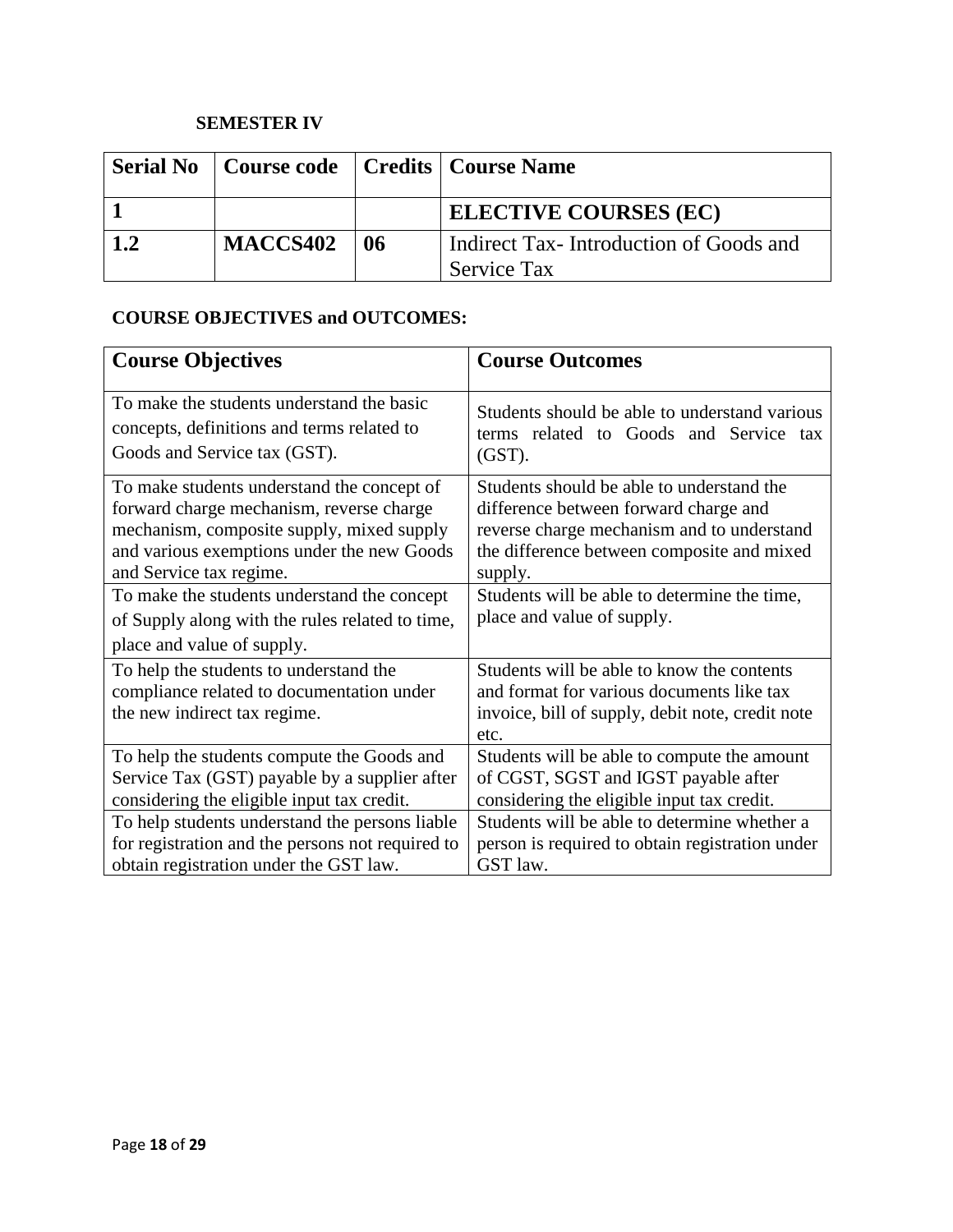# **REVISED SYLLABUS MODULES**

| <b>SN</b>               | <b>MODULES</b>                        | <b>NO OF</b>    |
|-------------------------|---------------------------------------|-----------------|
|                         |                                       | <b>LECTURES</b> |
|                         | Overview of GST                       | 0 <sub>5</sub>  |
| $\overline{2}$          | Levy and Collection of Tax under IGST | 15              |
| 3                       | Time, Place and Value of supply       | 20              |
| $\overline{\mathbf{4}}$ | Input Tax credit and payment of tax   | <b>10</b>       |
| 5                       | Registration under GST law            | 10              |
|                         | <b>TOTAL</b>                          | 60              |

| Sr. No.                 | <b>Modules</b>                                   |          |
|-------------------------|--------------------------------------------------|----------|
|                         |                                                  | lectures |
| 1                       | <b>Overview of GST</b>                           | 05       |
|                         | Introduction and meaning of GST                  |          |
|                         | Scope of GST                                     |          |
|                         | Present / Old tax structure v/s GST              |          |
|                         | GST in other countries                           |          |
|                         | Existing taxes proposed to be subsumed under GST |          |
|                         | Benefits of GST                                  |          |
|                         | Dual GST model                                   |          |
|                         | <b>GST</b> Council                               |          |
|                         | <b>GST Network</b>                               |          |
| $\overline{2}$          | Levy and collection of tax                       | 15       |
|                         | Levy and collection of tax                       |          |
|                         | Composite and mixed supplies                     |          |
|                         | Composition scheme                               |          |
|                         | Exemptions from tax                              |          |
| 3                       | <b>Time, Place and Value of Supply</b>           | 20       |
|                         | Time of supply                                   |          |
|                         | Place of supply                                  |          |
|                         | Value of supply                                  |          |
| $\overline{\mathbf{4}}$ | Input tax credit and payment of tax              | 10       |
|                         | Eligibility for taking input tax credit          |          |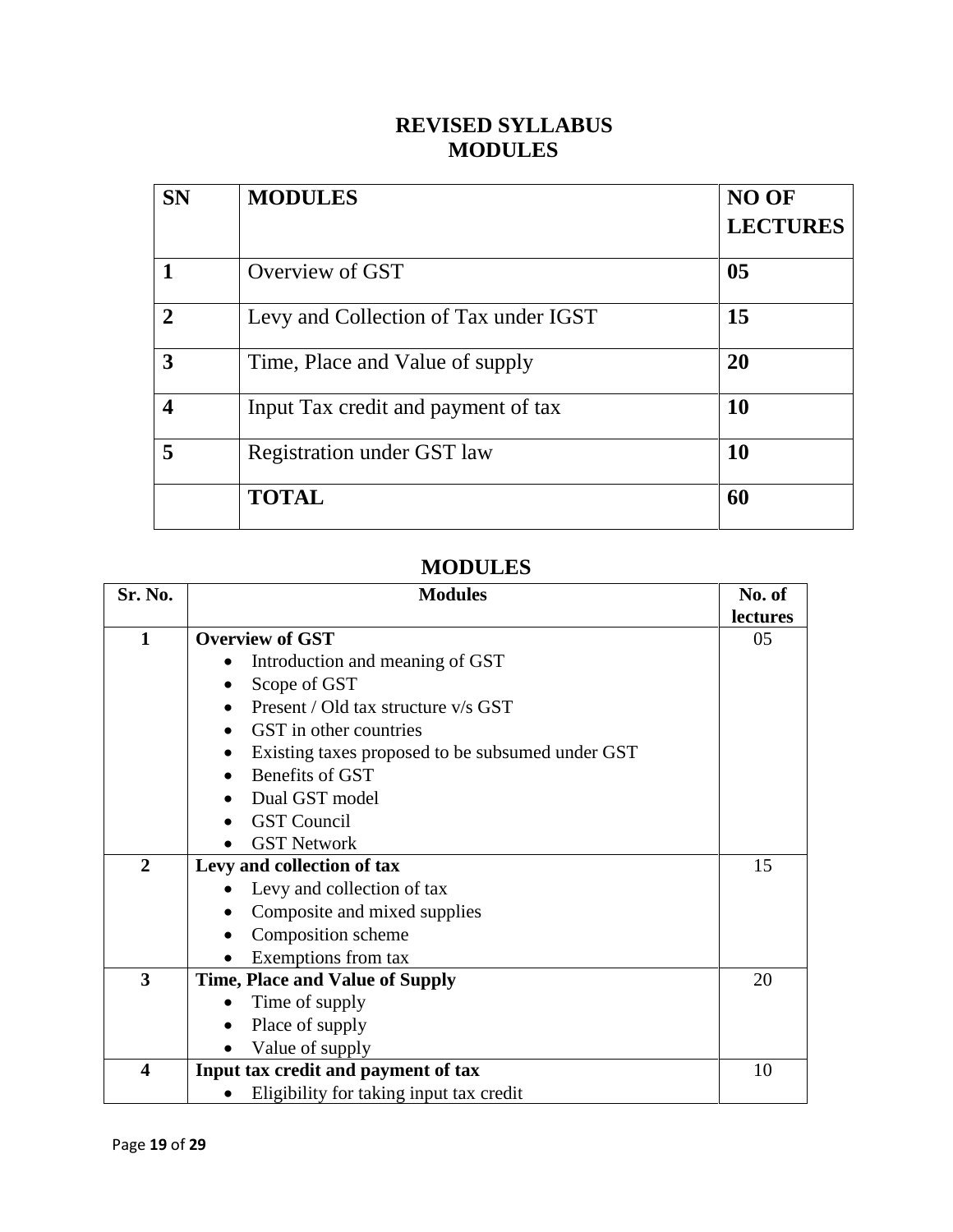| $\bullet$                                                       | Rules regarding utilization of input tax credit against liability<br>Computation of tax liability and payment of tax<br>How to make payment and challan generation                                                                                                                   |    |
|-----------------------------------------------------------------|--------------------------------------------------------------------------------------------------------------------------------------------------------------------------------------------------------------------------------------------------------------------------------------|----|
| 5<br>$\bullet$<br>$\bullet$<br>$\bullet$<br>$\bullet$           | <b>Registration under GST Law</b><br>Persons not liable for registration<br>Compulsory registration<br>Rules of registration<br>Procedure for registration<br>Special provisions relating to casual taxable person and non<br>- resident taxable person<br>Amendment of registration | 10 |
| Cancellation of registration<br><b>Total Number of Lectures</b> |                                                                                                                                                                                                                                                                                      | 60 |

#### **Note on changes in the proposed syllabi as compared to the existing syllabi Module 1:** No change

#### **Module 2:**

- Module 2 of the existing syllabus shifted to Module 5 in the new syllabus.
- Included concepts of composite and mixed supplies, composition scheme

#### **Module 3:**

- Topics in Module 3 of the existing syllabus shifted to Module 2 in the new syllabus.
- Topics related to Place of supply which were covered in Module 4 of the existing syllabus shifted to Module 3 in the new syllabus.
- Included provisions of time of supply of goods and services (Section 12 to Section 14 of the Act)
- Included provisions of value of supply (Section 15 of the Act)

#### **Module 4:**

- Place of Supply in the existing syllabus was covered in Module 4. The same has been shifted to Module 3 in the new syllabus.
- Included provisions related to input tax credit regarding eligibility to claim input tax credit, conditions to claim input tax credit etc.
- Included computation of liability of tax after utilizing input tax credit in the order of utilization.
- Payment of taxes covered in Module 5 of the earlier syllabus shifted to Module 4 in the new syllabus.

#### **Module 5:**

• Module 2 of the existing syllabus shifted to Module 5 in the new syllabus.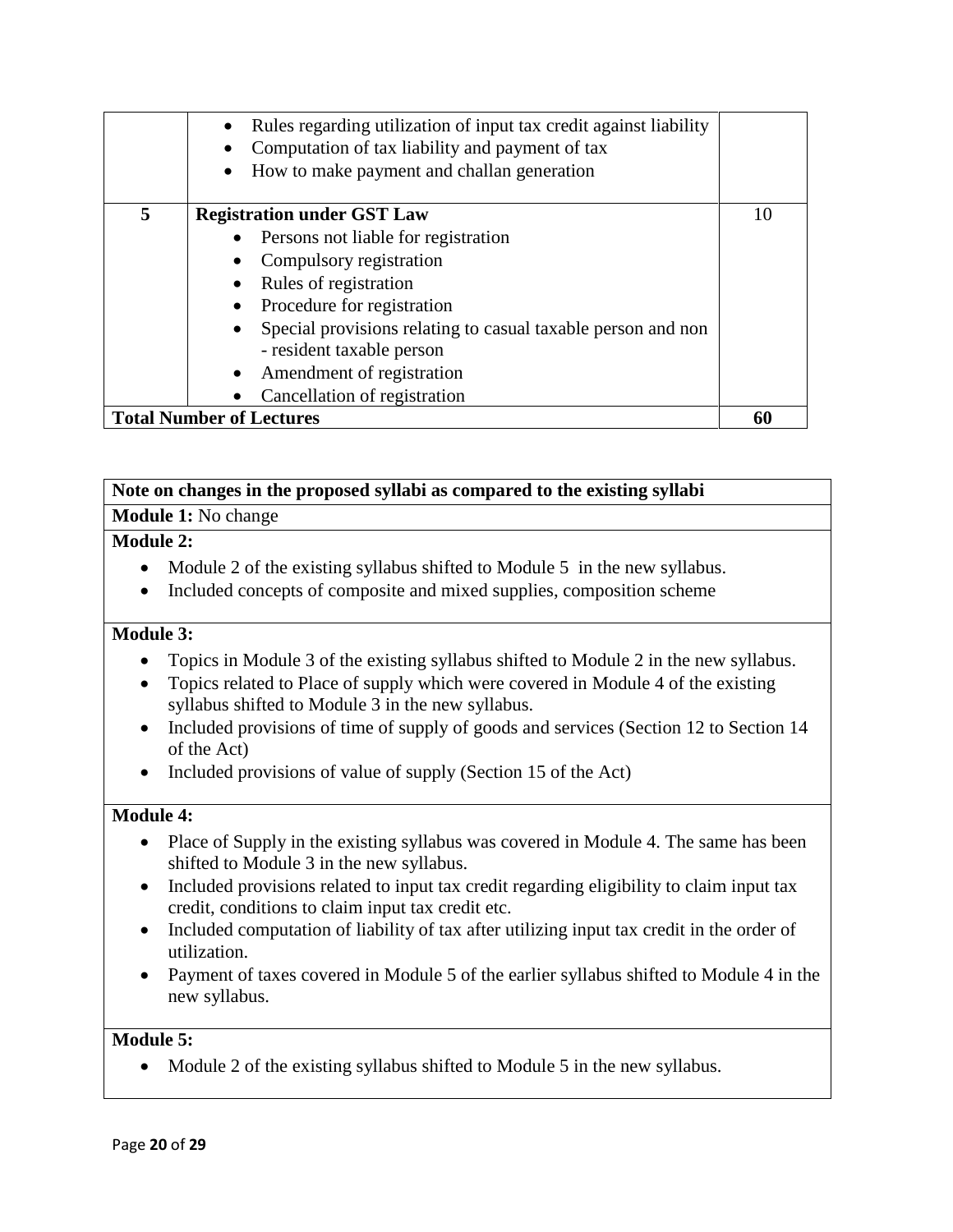### **Reference Books:**

- ICAI Inter Study Material
- Comprehensive guide to Indirect tax laws by Dr. Yogendra Bangar and Dr. Vandana Bangar
- Textbook by Sodhani's Indirect tax laws by CA Vineet Sodhani and CA Deepshika Sodhani
- Taxmann Publication's book on GST: Make your business GST ready by V.S.Datey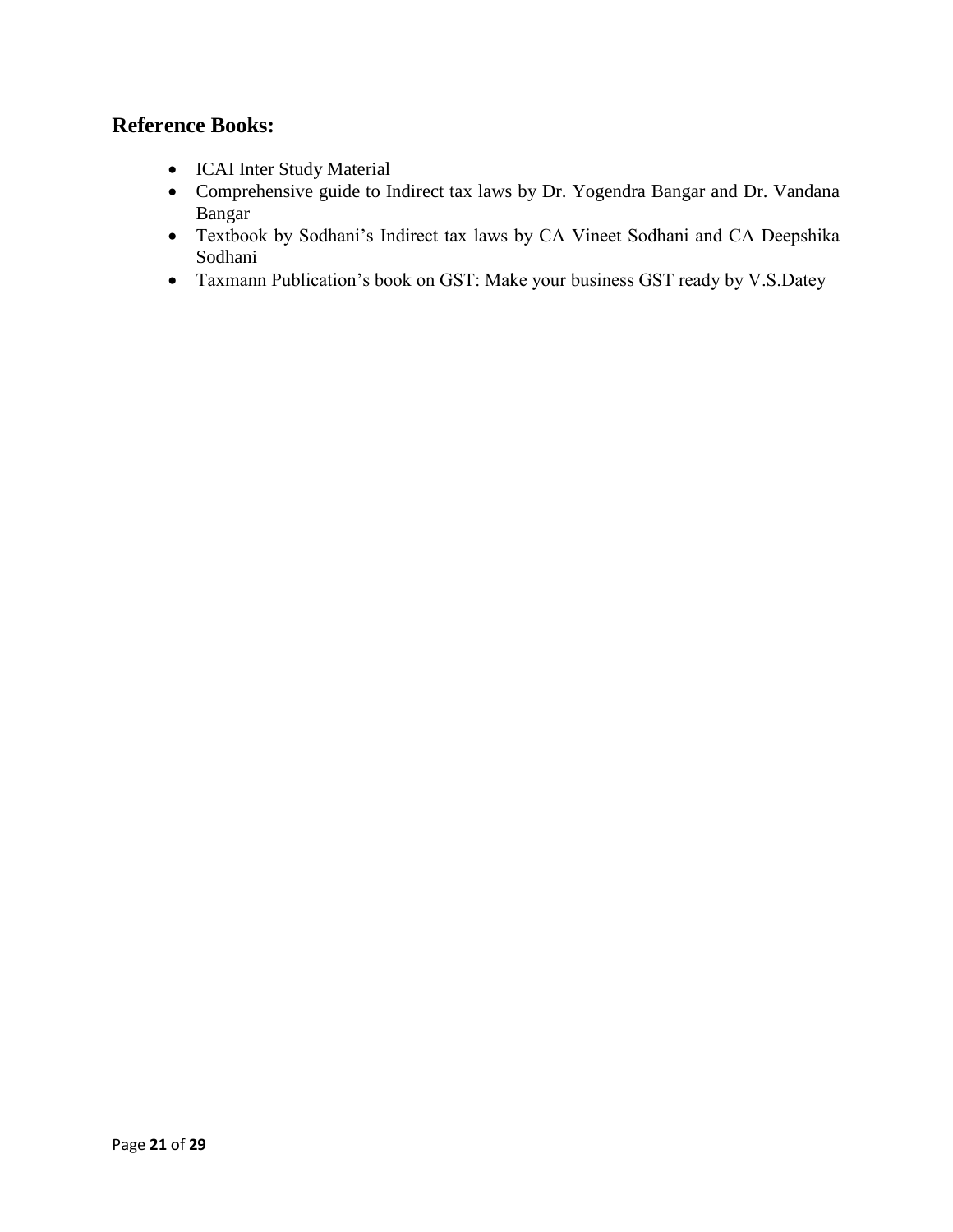# **SEMESTER IV**

|          |    | <b>Serial No</b>   Course code   Credits   Course Name |
|----------|----|--------------------------------------------------------|
|          |    | <b>ELECTIVE COURSES (EC)</b>                           |
| MACCS403 | 06 | <b>Financial Management</b>                            |

# **COURSE OBJECTIVES and OUTCOMES:**

| <b>Course Objective</b>                                      | <b>Course Outcome</b>                                                                                                                                                       |
|--------------------------------------------------------------|-----------------------------------------------------------------------------------------------------------------------------------------------------------------------------|
| To get knowledge about different sources of<br>finance       | Students are expected to know the different<br>sources of finance, both owned funds and<br>borrowed funds and expert knowledge on each<br>aspect of financing               |
| To understand the capital budgeting exercise                 | Students are expected to know the different<br>methods of capital investment decisions,<br>investment in projects, and the manner of<br>ranking between different options   |
| To get expert knowledge on the working<br>capital components | Students get expert knowledge on management<br>of working capital – cash management, debtors<br>and receivables management and inventory<br>management                      |
| To understand the concept of budgeting                       | Students will have to get knowledge on<br>different aspects of budgeting, preparation of<br>different budgets in an organization, types of<br>budgets, zero based budgeting |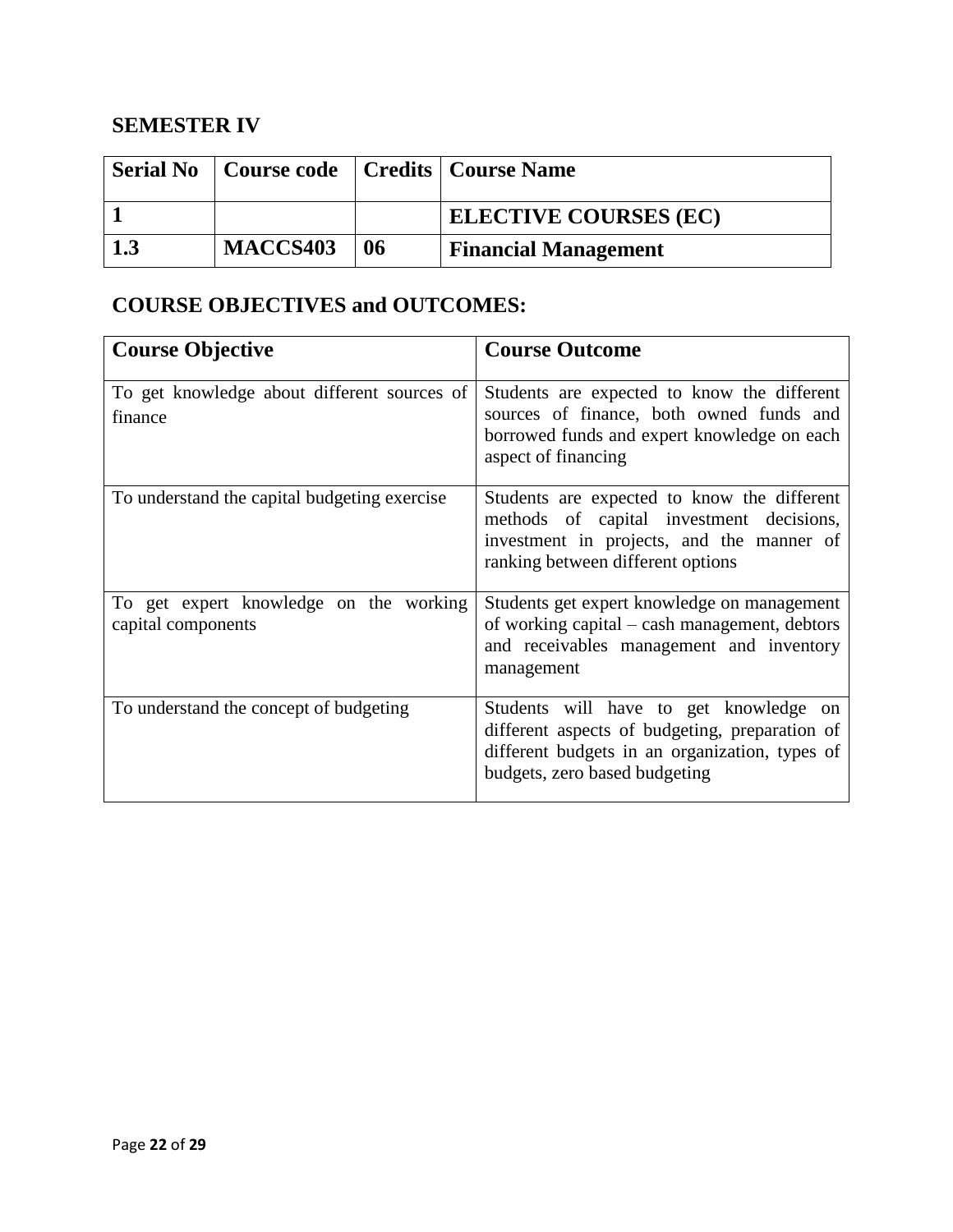#### **REVISED SYLLABUS MODULES**

| <b>SN</b>        | <b>MODULES</b>                           | <b>NO OF</b><br><b>LECTURES</b> |
|------------------|------------------------------------------|---------------------------------|
|                  | Types of financing                       | 12                              |
| $\mathbf{2}$     | Investment decisions – capital budgeting | 18                              |
| 3                | Management of working capital            | 12                              |
| $\boldsymbol{4}$ | Financial planning                       | 12                              |
| 5                | Financial policy and corporate strategy  | 06                              |
|                  | <b>TOTAL</b>                             | 60                              |

| Sr.No. | <b>Modules</b>                                                                                                                                                                                               | <b>Number</b> |
|--------|--------------------------------------------------------------------------------------------------------------------------------------------------------------------------------------------------------------|---------------|
|        |                                                                                                                                                                                                              | <b>of</b>     |
|        |                                                                                                                                                                                                              | lectures      |
| 1      | Module 1                                                                                                                                                                                                     | 12            |
|        | <b>Types of Financing</b>                                                                                                                                                                                    |               |
|        | Introduction, Needs of Finance and Sources: Long Term,<br>Medium Term, Short-Term Long-Term Sources of Finance                                                                                               |               |
|        | Owners Capital / Equity Capital/ Preference share capital,<br><b>Retained Earning</b>                                                                                                                        |               |
|        | Debentures or Bonds, Loans from Financial Institutions / Banks<br><b>Short Term Sources of Finance</b>                                                                                                       |               |
|        | Trade Credit, Accrued Expenses and Deferred Income                                                                                                                                                           |               |
|        | <b>Advances from Customers, Commercial Papers</b>                                                                                                                                                            |               |
|        | Bank Advances: Loans, O/D, Clean O/Ds, Cash Credit,<br>Advances against goods, Bills Purchased, Discounted,<br>Advances against documents of title of goods, advances against<br>supply of bills, Term Loans |               |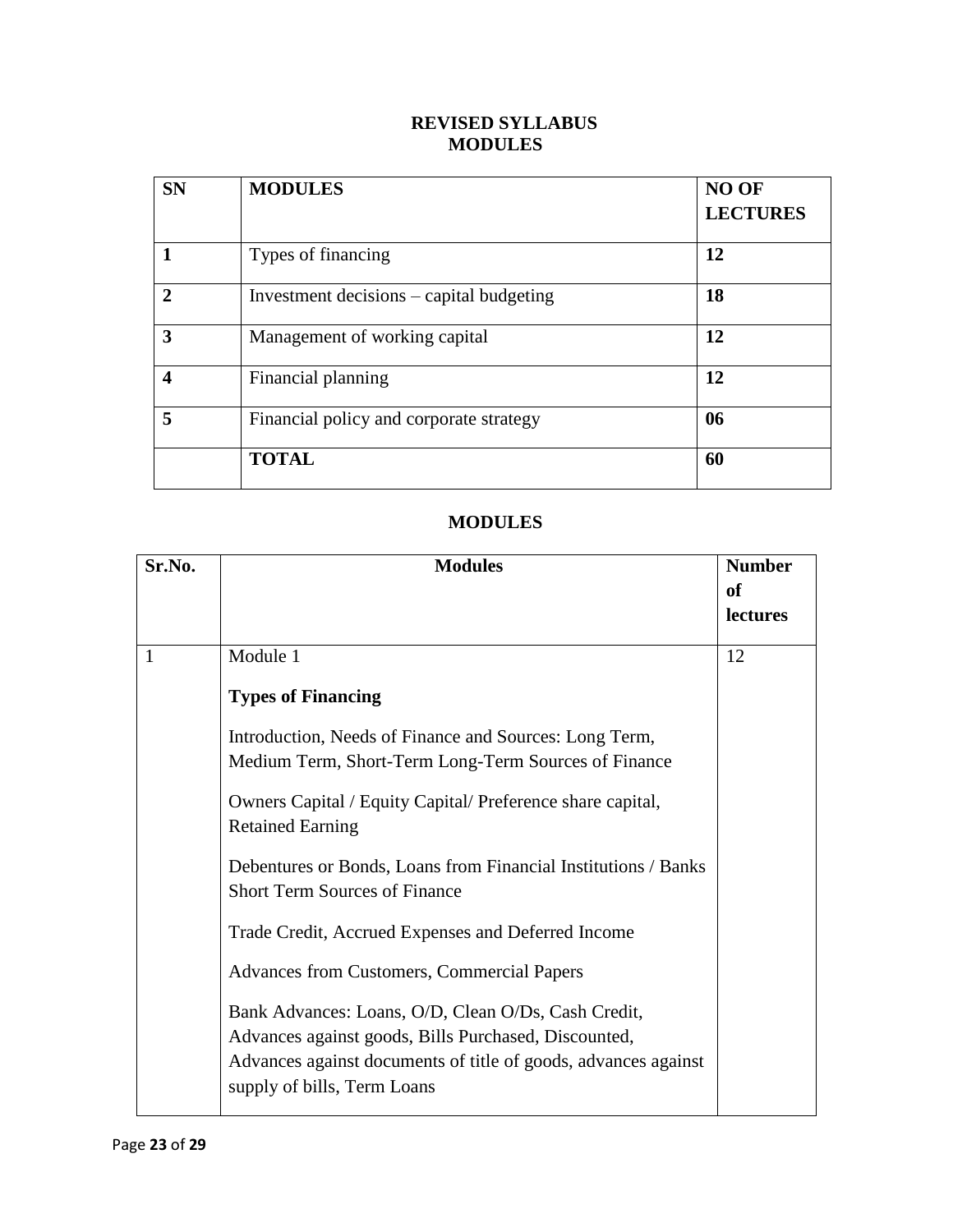|   | Inter Corporate Deposits, Certificate of Deposits                                                                                                                                                                                                                                                                                                                                                                                                                                                                                                                                                          |    |
|---|------------------------------------------------------------------------------------------------------------------------------------------------------------------------------------------------------------------------------------------------------------------------------------------------------------------------------------------------------------------------------------------------------------------------------------------------------------------------------------------------------------------------------------------------------------------------------------------------------------|----|
|   | <b>Public Deposits</b>                                                                                                                                                                                                                                                                                                                                                                                                                                                                                                                                                                                     |    |
| 2 | Module 2                                                                                                                                                                                                                                                                                                                                                                                                                                                                                                                                                                                                   | 18 |
|   | <b>Investment Decisions: Capital Budgeting</b>                                                                                                                                                                                                                                                                                                                                                                                                                                                                                                                                                             |    |
|   | Introduction, Nature of Capital Budgeting, Purpose of Capital<br>Budgeting, Capital Budgeting Process, Types of Capital<br>Investment, Decisions Project Cash Flows and Net profit<br>Approval, Basic Principle of Measuring Project Cash Flows,<br>Increment principle, Long Term Funds Principle, Exclusion of<br>Financial Cost Principle, Post Tax Principle,<br>Probability<br>technique for measurement of cash flow, Capital Budgeting<br>Techniques : Net Return Value; Internal Rate of Return;<br>Profitability Index Methods, A Comparison; Project Selection<br><b>Under Capital Rationing</b> |    |
|   | Factors leading to capital rationing, problems on capital<br>rationing, evaluation of projects with inflation.                                                                                                                                                                                                                                                                                                                                                                                                                                                                                             |    |
|   | (Note: Problems on computation of cash flow, ranking of<br>projects on various techniques, selection and analysis with /<br>without capital rationing. Comparison of IRR with Required<br>rate of return i.e. cut off rate, IRR and mutually exclusive<br>projects with unequal lives, multiple IRR)                                                                                                                                                                                                                                                                                                       |    |
| 3 | Module 3                                                                                                                                                                                                                                                                                                                                                                                                                                                                                                                                                                                                   | 12 |
|   | <b>Management of Working Capital</b>                                                                                                                                                                                                                                                                                                                                                                                                                                                                                                                                                                       |    |
|   | Meanings, Concepts and policies of working capital                                                                                                                                                                                                                                                                                                                                                                                                                                                                                                                                                         |    |
|   | Management of working capital Issues in working capital,<br>estimating working capital needs (only Theory) Operating or<br>working capital cycle (only Theory) Management of<br>components of working capital                                                                                                                                                                                                                                                                                                                                                                                              |    |
|   | Management of Cash and Marketable Securities: Motives for<br>Holding Cash; Objectives of Cash Management; Factors<br>Determining Cash Needs; Basic Strategies of Cash<br>Management; Cash Management Techniques / Processes;<br>Marketable Securities; and Cash Management Practices in                                                                                                                                                                                                                                                                                                                    |    |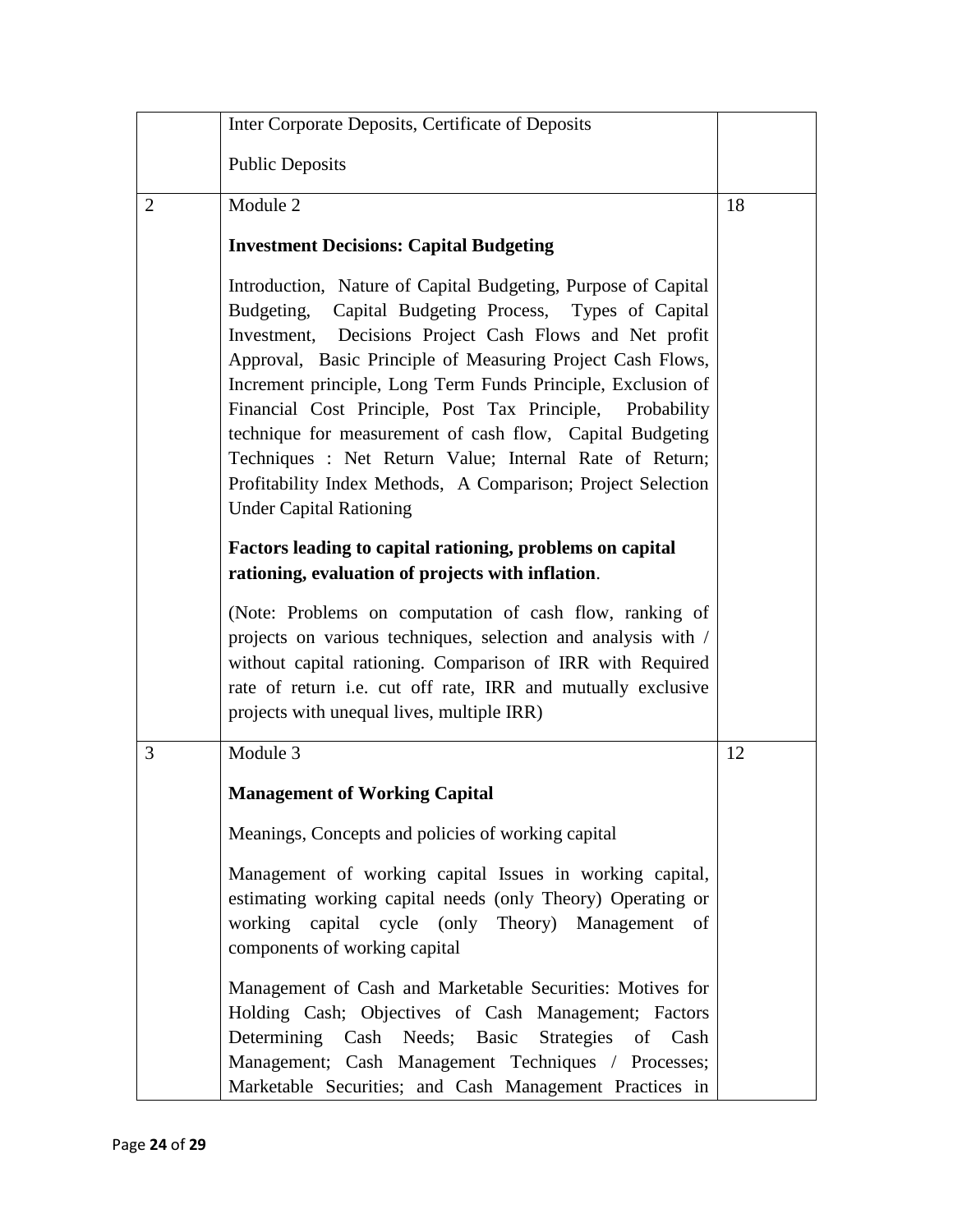|                | India.                                                                                                                                                          |    |
|----------------|-----------------------------------------------------------------------------------------------------------------------------------------------------------------|----|
|                | Receivable Management: Objectives; Credit Policies; Credit<br>Terms; and Collection Policies.                                                                   |    |
|                | Inventory Management: Objectives; and Techniques.                                                                                                               |    |
| $\overline{4}$ | Module 4                                                                                                                                                        | 12 |
|                | <b>Financial Planning</b>                                                                                                                                       |    |
|                | Introduction, Meaning of Budget, Essentials of a budget, Types<br>of Budgets, Advantages of Budgeting,                                                          |    |
|                | Zero Based Budget,                                                                                                                                              |    |
|                | (Note: Practical Questions on Sales Budget, Production Budget,<br>Material Budget,                                                                              |    |
|                | Cash Budget and Master Budget)                                                                                                                                  |    |
| 5              | Module 5                                                                                                                                                        | 06 |
|                | <b>Financial policy and corporate strategy</b>                                                                                                                  |    |
|                | Meaning of strategic financial management, Strategic financial<br>decision-making framework, Functions of Strategic Financial<br>Management, Financial Planning |    |
|                | <b>Total Lectures</b>                                                                                                                                           | 60 |

# **Note on changes in syllabus**

| <b>Particulars</b> | <b>Remarks</b>                                                                                                          |
|--------------------|-------------------------------------------------------------------------------------------------------------------------|
| <b>MODULE 2</b>    | Added Factors leading to capital rationing, problems<br>on capital rationing, evaluation of projects with<br>inflation. |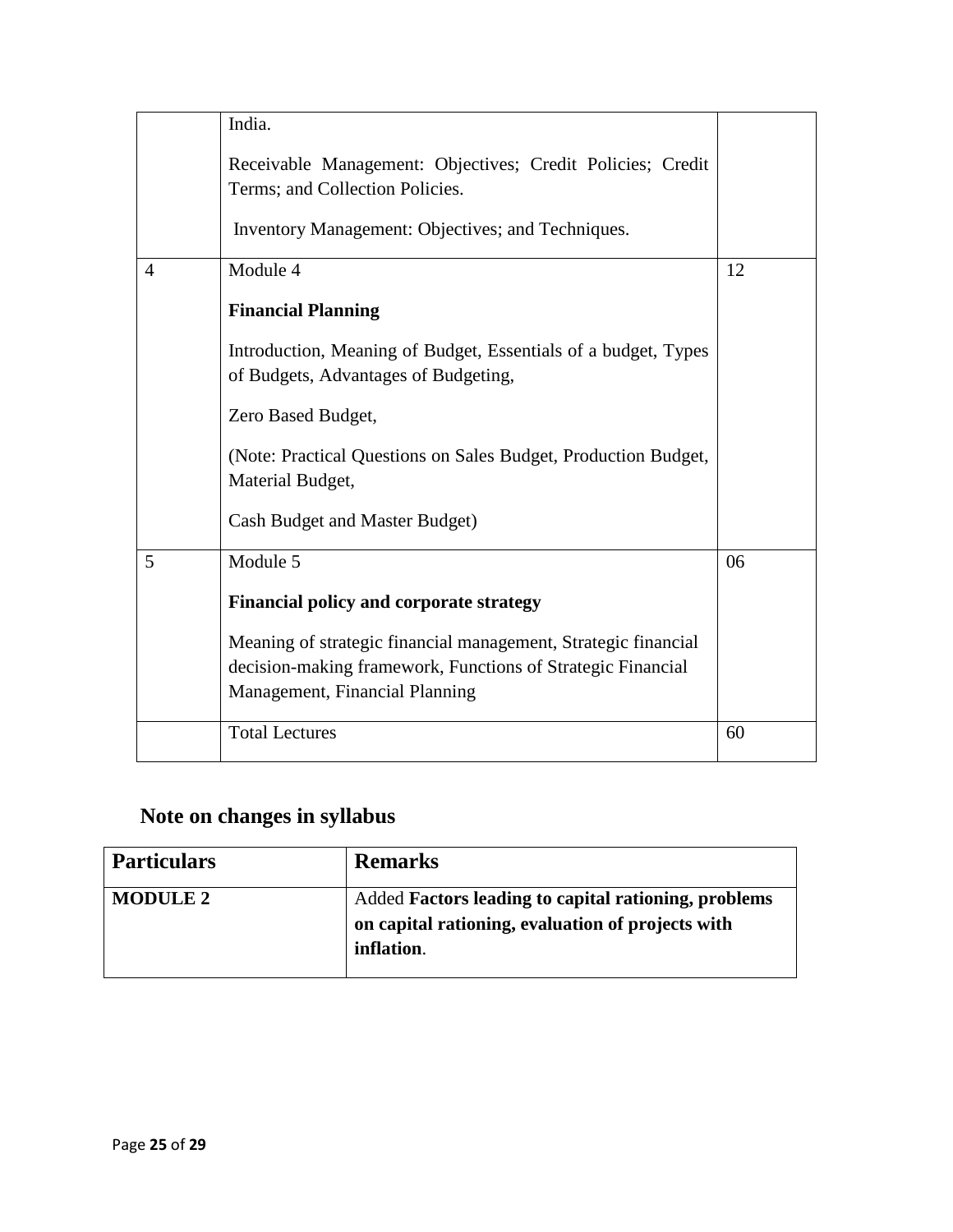# **References**

- 1.Financial Management by Khan & Jain, Tata McGraw Hill
- 2. Financial Management by Dr.P.C. Tulsian, S Chand.
- 3. Financial Management by Ravi Kishore, Taxmann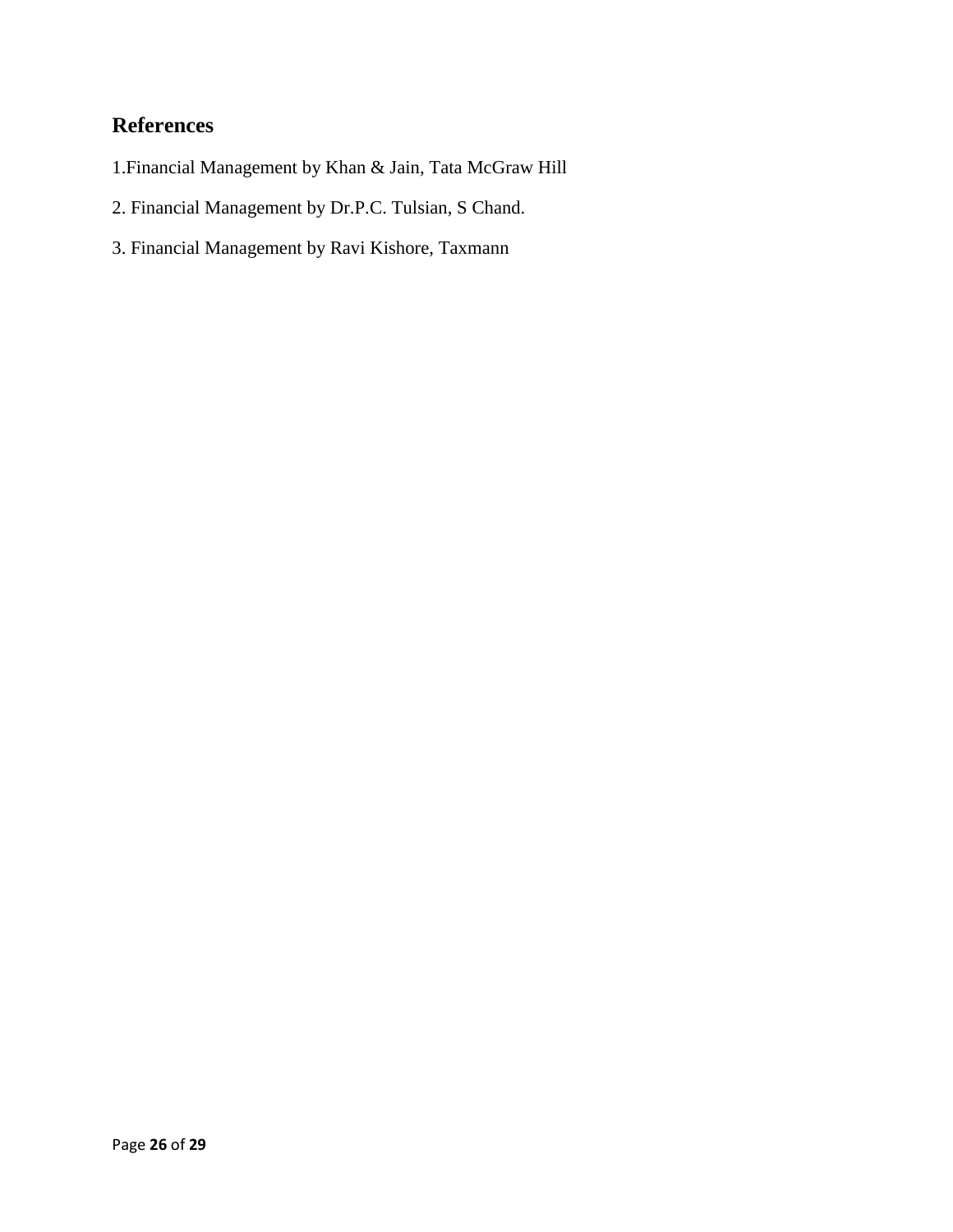#### **SIES College of Commerce & Economics DEPARTMENT OF MCOM-ACCOUNTANCY APPROVED SCHEME OF EXAMINATION**

The scheme of examination shall be divided into two parts:

- Internal assessment 40% i.e. 40 marks
- Semester end examination  $60\%$  i.e. 60 marks

#### **SCHEME OF EXAMINATION FOR M. Com (Accountancy) -SEM III & IV for Advanced Financial Accounting, Direct Tax, Advanced Cost Accounting, Indirect Tax, Financial Management and Corporate Financial Accounting**

(A)Internal Assessment 40 marks

| <b>Description</b>                                                                    | <b>Marks</b> |
|---------------------------------------------------------------------------------------|--------------|
| Two online objective type tests of 20 marks each $-$ Best of the two to be considered | 20           |
| Projects or Assignment and Vivas or Case studies or Internship                        | 20           |
| Total                                                                                 | 40           |

(B) Semester end examination 60 marks

PROPOSED PAPER PATTERN Duration 2 Hours

| Marks 60                                                                         | <b>Marks</b> |
|----------------------------------------------------------------------------------|--------------|
| Q.1 15 marks OR 15 marks                                                         | 15           |
| (Practical Question or Practical Question)                                       |              |
| Q.2 15 marks OR 15 marks                                                         | 15           |
| (Practical Question or Practical Question)                                       |              |
| Q.3 15 marks OR 15 marks                                                         | 15           |
| (Practical Question or Practical Question)                                       |              |
| Q.4 15 marks OR 15 marks                                                         | 15           |
| (Case Study/ Practical or Theory Questions Answer 3 out of 5)                    |              |
| Total                                                                            | 60           |
| Note: Question of 15 marks may be divided into two or three sub questions of 7/8 |              |
| or $5/5/5$ Marks.                                                                |              |

**Passing criteria: Minimum 40% in Internal (16 out of 40) and 40% (24 out of 60) in semester end examination.**

**Under challenging situations, all examinations will be conducted through online mode or as directed by State government and UGC.**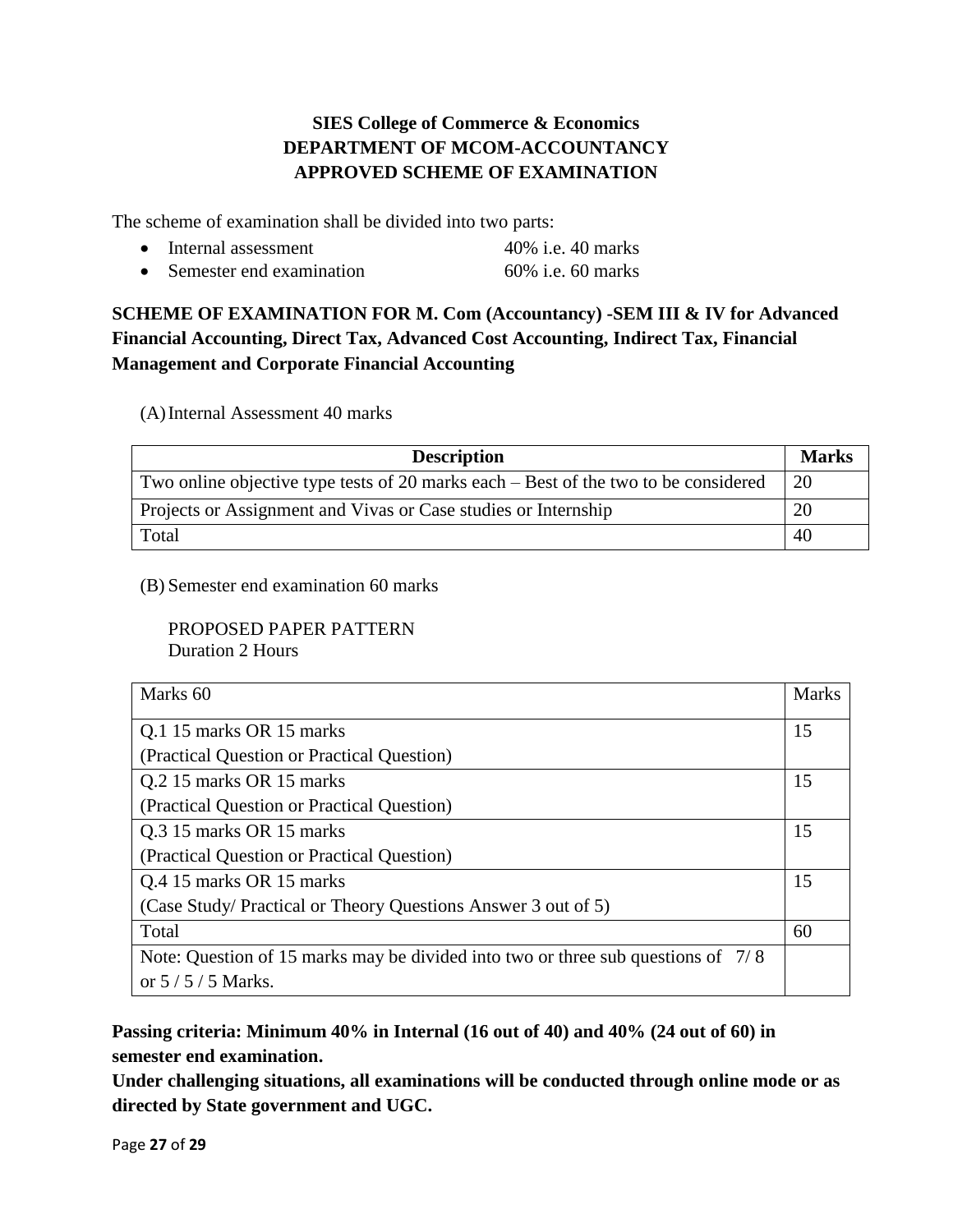# *M.Com (ACCOUNTANCY) PART II Project work*

# **Work Load:**

Work load for Project Work is 1 hour per batch of 15 students per week for the teacher. The student shall do field work and library work in the remaining 3 hours per week.

# **Guidelines:**

• The project topic may be undertaken in any area of Elective Courses.

• Each of the students has to undertake a Project individually under the supervision of a teacher-guide.

• The student shall decide the topic in consultation with the teacher-guide concerned.

• University/college should allot P G Teacher for guidance to the students based on her / his specialization.

• There shall be double valuation of project by the teacher- guide concerned and an external examiner appointed by the University/College with equal weightage.

• The teacher-guide along with the external examiner appointed by the University/College for the valuation of project shall conduct viva voce examination with equal weightage.

• The date of viva voce shall be intimated to the students by the Department well in advance.

• The project report shall be prepared as per the broad guidelines given below:

a. Project Report shall be typed in Times New Roman with one and half line spacing in 12 Font Size and 1.5 spacing.

b. The size of the Project Report shall be with a minimum of 25,000 words and a maximum of 40,000 words. (

c. Project Report shall be printed on both sides of the paper.

d. The Project Report shall be bounded.

### **Evaluation:**

The Project Report evaluation is for 60 Marks and the Viva –Voce examination is for 40 Marks (without presentation).

No marks will be allotted on the Project Report unless a candidate appears at the Viva-Voce Examination. Similarly, no marks will be allotted on Viva-Voce Examination unless a candidate submits his/her Project Report.